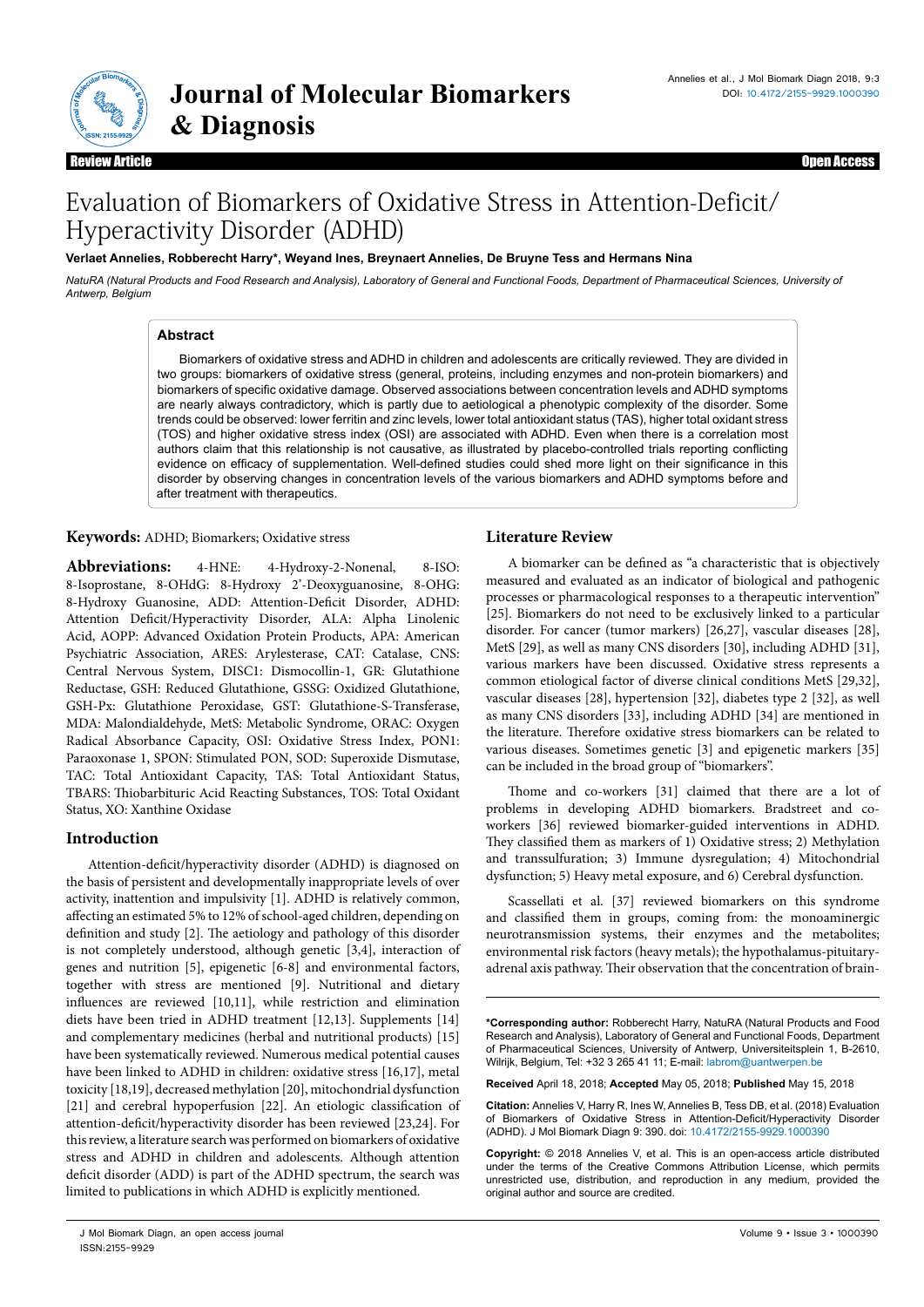derived neurotrophic factor (BDNF) in ADHD was not different from those of controls [38], was contradictory to the increased levels of this factor in another study [39]. This illustrates that a lot of contradictory results are found in literature. In addition, the question remains whether the change in a biomarker is a cause or a response to the disease. More recently Bonvincini et al. [40] discussed common and specific genes and peripheral biomarkers in ADHD. Described genes belong primarily to the dopaminergic and neurodevelopmental systems. The authors reviewed oxidative stress markers (MDA, SOD, PON1, ARES, TAS, TOS and OSI) and second level markers (DISC1, microRNA and adiponectin). Additionally indicators of disturbed immunity are studied [41], including neopterin [42] and adenosine deaminase [43]. All this illustrates that ADHD is a complex, multifactorial disorder that arises from many risk factors, none of which are necessary or sufficient to cause the disorder.

Oxidative/nitrosative stress is defined as an imbalance between reactive oxygen/nitrogen species (ROS/RNS) and the organism's capacity to counteract their action [44]. Oxidative stress emerges from an enhanced ROS/RNS generation or from a decay of the antioxidant protective ability. This result in a reduced capacity of endogenous and exogenous systems to fight against the oxidative attack directed towards target biomolecules [45]. This imbalance could lead to detrimental effects. Because markers for oxidative stress are related to various diseases, they cannot be used as a specific diagnostic requirement of any exclusive disorder. It is medically reasonable to assume that the decrease of oxidative stress would be associated with amelioration of some features of these disorders, or at least prevent or slow their progression. In this review we have limited ourselves to markers of oxidative stress in ADHD of children and adolescents, which means that papers on the adult form of this disease are excluded [46-50].

The adult form can have other characteristics with related other findings on biomarkers. To illustrate this: malondialdehyde levels in adult patients were higher compared to controls [46,48], whereas for children lower levels were found in patients [51,52]. Also other factors (work, environmental pollution, alcohol abuse, smoking attitude) can result in enhanced oxidative stress. Division of markers into groups has limitations, since some overlap cannot be excluded and the risks of being subject to discussion always remain. Although the use of biomarkers in the diagnosis of ADHD appeared promising [53], only one review on markers of oxidative stress has been found [34]. Faraone and co-workers [53] concluded from their meta-analysis on oxidative stress and antioxidant status in medication naïve patients with ADHD that they have normal levels of antioxidant production. The response to oxidative stress however turned out to be insufficient, leading to oxidative damage of biomolecules such as cytoskeletal proteins, membrane lipids, and DNA. We have screened the literature using the terms "ADHD", "biomarkers of antioxidant status", "biomarkers of oxidative stress" and the various individual markers. References from 2000 onwards are used or some important previous references cited therein. We have tried to divide the biomarkers into two groups: biomarkers of oxidative stress on one hand and markers of specific oxidative damage on the other. The first group includes biomarkers of the oxidative balance, non-protein and protein biomarkers of oxidative stress. In the latter group the protein biomarkers can either be enzymes or have a non-enzymatic function. In the second group damage to biochemical molecules (DNA, RNA, proteins and lipids) are reviewed. Mostly plasma or serum is the monitored medium, but saliva, urine, as well as exhaled breath are included.

# **Discussion**

#### **Biomarkers of oxidative stress**

Reactive oxygen (ROS) and reactive nitrogen species (RNS), such as superoxide, nitric oxide, peroxynitrite, and hydrogen peroxide are unstable molecules that can react with cells/molecules in the body. They are generated during normal cellular metabolism, mainly formed within the mitochondria. ROS and RNS can also be generated from ultraviolet light irradiation, environmental pollutants, and by neutrophils, eosinophils, and macrophages during inflammation via their influence on proteins, fatty acids and DNA, ROS and RNS have numerous essential physiological roles involved in the regulation of cellular function [54,55].

There is a balance between oxidative and anti-oxidative systems. Antioxidants remove ROS and RNS by scavenging radicals and decreasing their production. Examples of scavenger antioxidants are coenzyme Q10 (CoQ10), Vitamin C and E, and glutathione. ROS may also be neutralized by different antioxidant enzymes such as superoxide dismutase (SOD), glutathione peroxidase (GSH-Px), and catalase (CAT). Some proteins including acute phase proteins such as albumin, transferrin, haptoglobin, and ceruloplasmin also function as antioxidants by binding ROS and RNS [56]. Anti-oxidants sometimes are divided into two groups: the endogenous antioxidants (SOD, CAT, GSH-Px, thiol-groups in proteins, metal-binding proteins, uric acid, bilirubin, reduced coenzyme Q, lipoid acid, endogenous Se) and exogenous ones (vitamin E, vitamin C, carotenoids, phenolic antioxidants, resveratrol, cinnamic acid, lecithins, acetylcysteine and exogenous Se). Also this division could be discussed. Considering the trace element Se, what is the most effective and should be monitored best: the endogenous or exogenous Se? Moreover, both are related to each other.

# **Biomarkers of oxidative balance (TAS, TOS, OSI)**

Total oxidant status (TOS) and total antioxidant status (TAS) are valid and reliable methods to identify changes in oxidant and antioxidant parameters that may contribute to the aetiopathogenesis of a disease. The oxidative stress index (OSI, the ratio of TOS/TAS) reveals how much a current situation deviates from normal homeostasis [57].

Sometimes the expression total antioxidant capacity (TAC) is used, but this refers to an estimation of dietary total antioxidant capacity in which flavonoids and vitamin C and E are major contributors, via fruits and vegetables [58]. There are databases including the content of more than 40 individual antioxidants and the TAC per food item. These are: retinol, vitamin C, 4 forms of vitamin E (α-tocopherol, β-tocopherol, γ-tocopherol and δ-tocopherol), 6 forms of carotenoids (α-carotene, β-carotene, β-cryptoxanthin, lutein, lycopene, and zeaxanthin), 7 flavonoid subclasses (flavonols, flavones, flavanones, flavan-3-ols, anthocyanins, isoflavones, proanthocyanidins) and different others. TAC is measured by using the oxygen radical absorbance method (ORAC) [59]. Table 1 summarizes findings on the three most measured parameters (TAS, TOS and OSI). Findings are quite consistent, only the observed higher TAS values by Celik et al. [60] are unexpected.

# **Non-protein biomarkers of oxidative stress**

**a) NO:** Higher NO levels were observed in plasma of patients compared to controls [61,62]. However, contradictory observations were found as also lower values [63] or no significant differences [64] were observed.

**b) GSH/GSSG:** Measuring total glutathione (Reduced: GSH,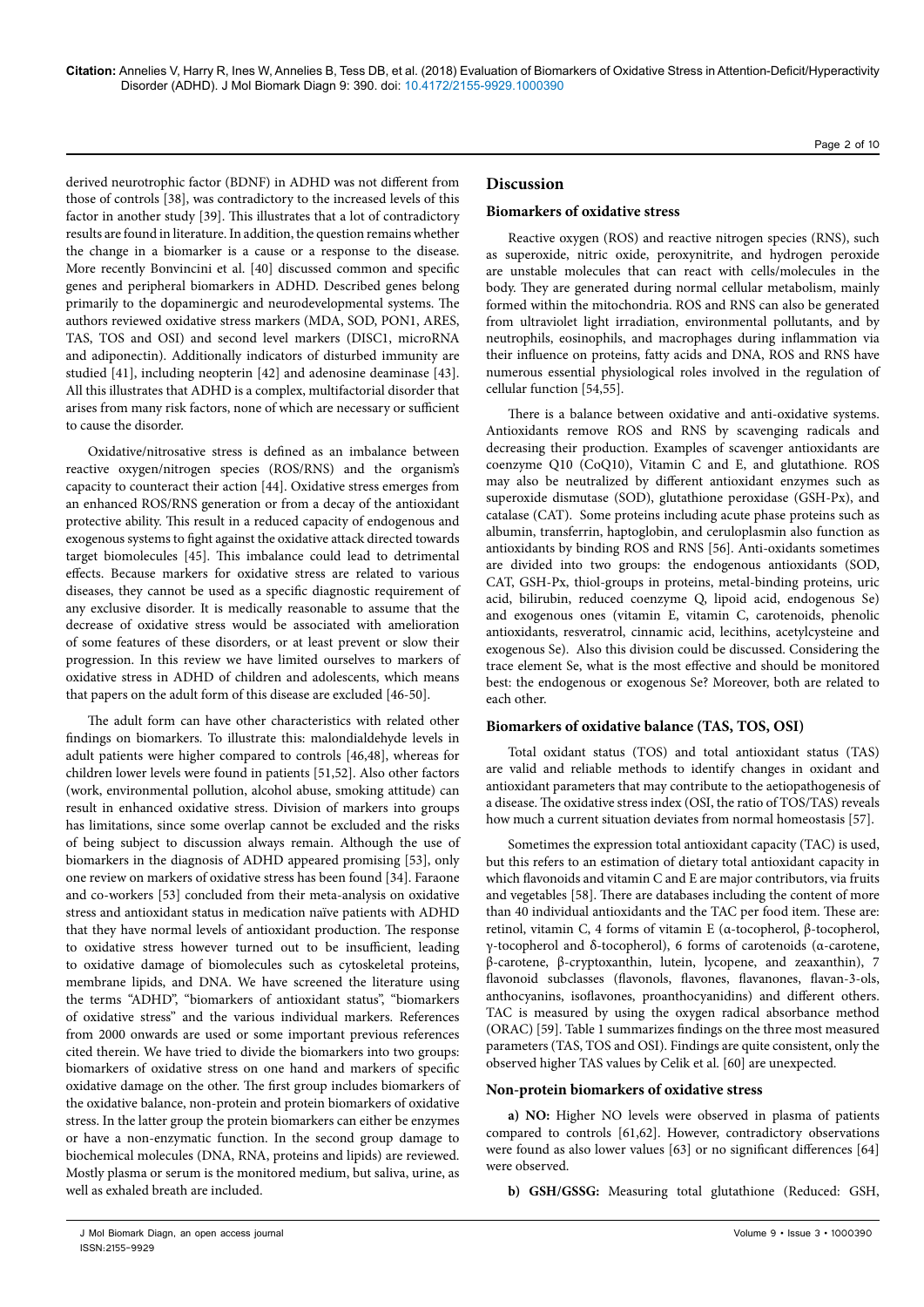| <b>Parameters</b> | <b>Medium</b> | Difference compared<br>to controls                                             | <b>References</b>     |
|-------------------|---------------|--------------------------------------------------------------------------------|-----------------------|
| <b>TAS</b>        | Serum         |                                                                                | Sezen et al. [140]    |
|                   | Plasma        |                                                                                | Chovanova et al. [17] |
|                   | Plasma        |                                                                                | Dvorakova et al. [20] |
|                   | Plasma        |                                                                                | Ruchi et al. [146]    |
|                   | Plasma        |                                                                                | Ceylan et al. [43]    |
|                   | Plasma        |                                                                                | Kul et al. [172]      |
|                   | Plasma        |                                                                                | Celik et al. [60]     |
| <b>TOS</b>        | Serum         | ↑                                                                              | Sezen et al. [140]    |
|                   | Plasma        | ↑                                                                              | Kul et al. [172]      |
|                   | Plasma        | ↑                                                                              | Guney et al. [71]     |
| OSI               | Serum         |                                                                                | Sezen et al. [140]    |
|                   | Plasma        |                                                                                | Kul et al. [172]      |
|                   | Plasma        | ↑                                                                              | Guney et al. [71]     |
| Stress Index      |               | Note: TAS: Total Antioxidant Status, TOS: Total Oxidant Status, OSI: Oxidative |                       |

**Table 1:** Oxidative/anti-oxidative balance in paediatric ADHD.

along with oxidized: GSSG) and/or GSH will help to determine a patient's oxidation status. Our research group found statistically ( $p \leq$ 0.001) higher GSH-values in ADHD children compared to controls. A standardized polyphenolic extract from pine bark, Pycnogenol acts as a powerful antioxidant [65]. One month administration of this extract (1 mg/kg body weight/day) caused a significant decrease in GSSG and increase in GSH levels, as well as improvement of GSH/GSSG ratio in comparison to a group taking placebo [20,66].

**c) Plasma thiol-levels:** Thiols have an important role in coordinating the antioxidant defence system. They can undergo oxidation reactions mediated by ROS and other free radicals forming disulphide bonds [67]. These disulphide bonds are eventually reduced to thiol groups by antioxidants. In this way the thiol/disulphide homeostasis is maintained [68].

Total thiol levels in serum were significantly higher whereas the disulphide/thiol ratios were lower in children with ADHD compared to controls. Disulphide levels in males with ADHD were significantly higher than those of females. This can be due to the fact that boys may have another type of ADHD. The study suggests that thiol/disulphide homeostasis is abnormal in children with ADHD and can be used as a novel oxidative stress marker in these children [69]. Enhanced levels of protein thiols in saliva were also found in paediatric ADHD compared to the controls [70]. Oztop et al. [52] however did not find a significant difference in thiol levels in ADHD children compared to controls, while Guney et al. [71] proved to find lower plasma thiol levels in ADHD children. This could be considered as a consequence of the elevated oxidative stress. On the other side, higher thiol levels can be considered as a crucial antioxidant reaction in children with ADHD and might be interpreted as a consequent increase assisting in the activation of metabolism and to reduce the oxidative stress [69]. Selek et al. [47] indeed interpreted this finding as a rebound effect.

## **Anti-oxidative vitamins (A, C, D and E)**

**a) Vitamin C:** Literature data on vitamin C and ADHD are scarce. Supplementation of 25 mg vitamin C, together with 200 mg alpha linolenic acid (ALA), twice a day and for 3 months, improved the outcome of ADHD [72].

**b) Vitamin D:** Vitamin D is involved in the control of serotonin synthesis and action [73]. An inverse association between umbilical cord 25-OH vitamin D [74] or maternally circulating vitamin D

levels in pregnancy [75] and ADHD in their toddlers was found, suggesting a protective effect of prenatal vitamin D. Another study found no association between maternal vitamin D status and ADHD in the offspring [76]. Also Gustafsson et al. [77] found no difference in intrauterine vitamin D levels between children later developing ADHD and matched control children. But the authors agree that the statistical power of their study was too weak to detect an association. Lower levels of vitamin D have been found in ADHD children [78-87]. These lower levels of the 25-OH vitamin D in children with ADHD suggest that vitamin D level might be related to ADHD, but is not necessarily a cause [88]. Vitamin D supplementation was suggested as adjunctive therapy to methylphenidate for improving ADHD symptoms [89].

**c) Vitamin E:** Increased concentrations of γ-tocopherol were found in ADHD patients, together with reduced lipid peroxidation [51].

**d) Vitamin A:** Vitamin A has shown some antioxidant and neuroprotective effect [90], however this vitamin does not reveal abnormal concentrations in paediatric ADHD patients [51].

## **Co-factors (Fe, Zn, Cu, Mg, Se)**

Iron (Fe) and zinc (Zn) are essential cofactors in the production of dopamine and norepinephrine and both play a pivotal role in oxidant/ antioxidant mechanisms. Dysregulation of the Fe and Zn status could lead to increased susceptibility to oxidative damage, which is a reasonable hypothesis in the pathophysiology of ADHD.

**a) Iron:** Iron deficiency has been suggested as possibly contributing to the aetiology of ADHD in children [79,91] but this is also questioned [92,93]. Nevertheless, it is hypothesized that the treatment of iron deficiency or suboptimal levels might lead both to improvement of the severity of ADHD symptoms and to a decrease of the risk of cardiovascular events during treatment with ADHD drugs [94]. A systematic review of the literature intended to offer empirical evidence for a link between iron and ADHD [95,96]. Table 2 summarizes literature data on iron status in ADHD. Fe status was generally evaluated through serum ferritin levels (iron stores), although also serum iron levels or transferrin [97,98] were mentioned. Nearly all data indicate lower ferritin levels in ADHD patients. Only one publication claimed to find higher levels [99]. The discussion remains whether iron deficiency is causative of ADHD [92,93], or a consequence. It is e.g. possible that low iron stores result from a decreased appetite as a consequence of ADHD medication. It is also possible that patients with ADHD have a decreased ability to sit still during the meals and therefore have decreased nutritional intake of iron [92]. This can also be the case for other nutrients.

Patients receiving an iron supplement (5 mg/kg/day for 30 days) showed a significant increase in serum ferritin levels and a significant decrease of the parents' Connors Rating Scale scores [100]. A supplementation of 80 mg/day also improved ADHD symptoms [101,102]. After a systematic review there is a need for more evidence for the effect of iron supplementation (as well as for magnesium and zinc) in the treatment of ADHD among children [103]. Indeed, iron overload (measured by serum ferritin levels) can become a risk factor for oxidative damage and in this way a marker of oxidative stress [29].

**b) Zinc:** Zinc is a cofactor for enzymes involved in cell membrane stabilization and in the metabolism of neurotransmitters, melatonin [104], and prostaglandins. Zn also has indirect effects on dopamine metabolism (the dopamine transporter is regulated by  $\text{Zn}^{2+}$  [105] and has antioxidant functions [106]. Case-control trials in several geographical areas have demonstrated lower zinc levels in children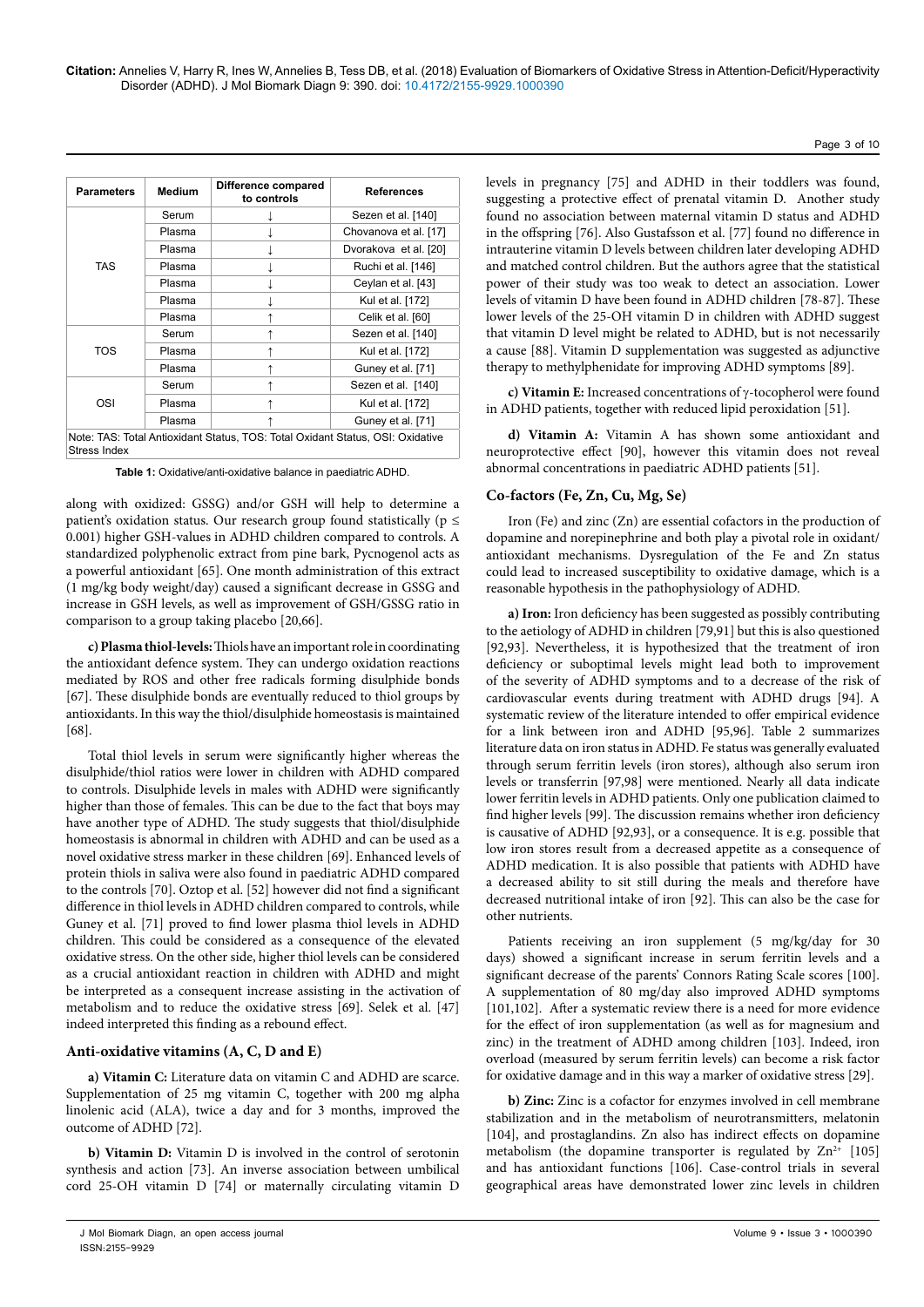**Citation:** Annelies V, Harry R, Ines W, Annelies B, Tess DB, et al. (2018) Evaluation of Biomarkers of Oxidative Stress in Attention-Deficit/Hyperactivity Disorder (ADHD). J Mol Biomark Diagn 9: 390. doi: 10.4172/2155-9929.1000390

Page 4 of 10

| <b>Parameters</b> | <b>Effect observed</b> | <b>Remarks</b>                                          | <b>References</b>              |
|-------------------|------------------------|---------------------------------------------------------|--------------------------------|
| Ferritin          | $\qquad \qquad =$      | No Relationship With Symptoms                           | Menegassi et al. [174]         |
|                   | $=$                    |                                                         | Romanos et al. [183]           |
|                   | $\qquad \qquad =$      |                                                         | Donfrancesco et al. [168]      |
|                   |                        |                                                         | Abu-Khadra et al. [163]        |
|                   |                        |                                                         | Antalis et al. [99]            |
|                   |                        | <b>Higher Connors Rating Scale Scores</b>               | Sever et al. [100]             |
|                   |                        | <b>Higher Conners Rating Scale Scores</b>               | Juneja et al. [169]            |
|                   |                        | Contribution to ADHD                                    | Konofal et al. [101]           |
|                   |                        | No Causative Role                                       | Millichap et al. [175]         |
|                   |                        | Increased Risk of Restless Legs                         | Oner et al. [176]              |
|                   |                        |                                                         | Konofal et al. [171]           |
|                   | J                      | Related With Behavioral But Not With Cognitive Measures | Oner et al. [177]              |
|                   |                        | <b>Higher Behavioral Problems</b>                       | Oner and Oner [178]            |
|                   |                        | Related to Sleep Disturbances                           | Cortese et al. [166]           |
|                   |                        | <b>Higher Hyperactivity Symptoms</b>                    | Oner et al. [111]              |
|                   |                        |                                                         | Mahmoud et al. [112]           |
|                   |                        | Related to ADHD                                         | Calarge et al. [95]            |
|                   |                        |                                                         | Lahat et al. [91]              |
|                   |                        | <b>Hyperactivity Reported by Parents</b>                | Oner et al. [179]              |
|                   |                        | Compared to Healthy As Well As Psychiatric Controls     | Cortese et al. [96]            |
|                   | J.                     | Not Causative Role                                      | Villagomez and Ramtekkar, [80] |
|                   |                        | Link with ADHD and Obesity                              | Cortese and Agriman [165]      |
|                   |                        | Associated with ADHD                                    | Bener et al. [79]              |
|                   |                        | Correlated with Hyperactivity Scores                    | Percinel et al. [182]          |
|                   |                        | <b>Systematic Review</b>                                | Wang et al. [185]              |
| Transferrin       |                        | Relationship with ADHD Symptoms                         | Kwon et al. [97]               |
| Serum Fe          | $\qquad \qquad =$      |                                                         | Wang et al. [185]              |
|                   |                        |                                                         | Bener et al. [79]              |

**Table 2:** Iron status in paediatric ADHD.

with ADHD compared to healthy controls [80,107-114]. Only one publication mentions higher hair zinc levels and ADHD [115]. However, this article would be more informative if this trend could be related to changed zinc levels in serum, since zinc in hair is a long-term parameter. Several meta-analyses also suggest a significant association between low zinc levels and a diagnosis of ADHD [37,106,116-118]. Neither of these observations however does prove that zinc deficiency causes ADHD nor that this disorder should be treated with zinc [106]. Randomized, placebo-controlled trials of zinc supplementation either as an adjuvant to psychostimulant treatment or as monotherapy have provided conflicting evidence of efficacy [10,28,117,119-124]. Evidence is insufficient to recommend zinc supplementation in areas where zinc deficiencies are rare. Also the dosing and the form of zinc supplementation varied widely between the trials, so an optimal dosing strategy is not apparent [14].

**c) Copper:** Only one publication on blood level of this trace element and ADHD could be traced [114]. Copper levels in ADHD children were higher than those in the control group, however, not significantly  $(p>0.05)$ .

**d) Magnesium:** Magnesium (Mg<sup>2+</sup>) is an abundant cation in the intracellular compartment of humans and of great physiological importance [125]. Literature data on Mg levels in blood in ADHD patients revealed contradictory results. Higher [126], as well as lower levels [80,99,112,127] were found. Magnesium levels in saliva were significantly decreased in ADHD patients [70], as well as in hair [127]. Supplementation studies with Mg, mostly in combinations with n-3/n-6 fatty acids and zinc, resulted in a considerable reduction in symptoms [120].

**e) Selenium:** Selenium (Se) acts as a cofactor in the antioxidant enzyme glutathione peroxidase (GSH-Px) [128]. No significant differences in Se levels between controls and ADHD children were found [114]. However, low intake of Se was observed in ADHD groups compared to controls [129]. The restlessness of the children could be responsible for reduced meal times with resulting lower intake of various elements. An unexpected relatively high umbilical cord Se level was observed in children afterwards manifesting ADHD [130]. This observation should be interpreted with caution.

**f) Uric acid:** Uric acid is a strong reducing agent and hence a potent antioxidant. However it remains contradictory whether it induces or lowers oxidative stress, as acute elevation appears a protective factor, while chronic elevation is a risk for disease [131]. No publications on uric acid concentrations in ADHD children could be found.

**g) Bilirubin:** Bilirubin is an active scavenger of peroxyl radicals and lowers the mutagenic activity of oxidative species, polycyclic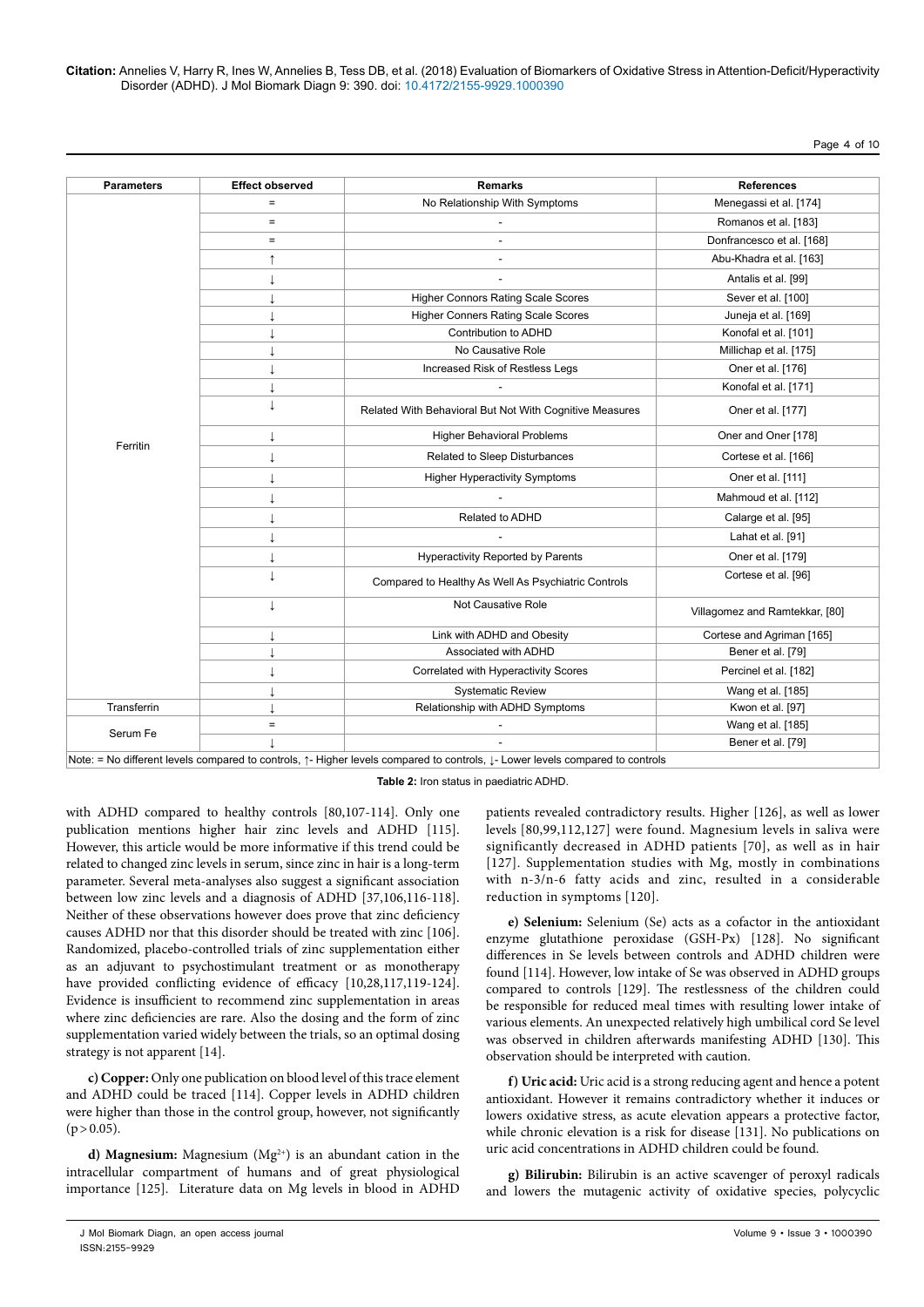aromatic hydrocarbons and heterocyclic amines [132,133]. However its role in development of ADHD is quite confusing [134]. Contrary to the scavenging character of the molecule, neonatal jaundice seems to increase the risk of ADHD [135], especially for those requiring phototherapy and longer treatment. Hyperbilirubineamia is associated with childhood symptoms of hyperactivity [136] possibly when serum bilirubin concentrations exceed protein-binding capacities, bilirubin crystals aggregate and precipitate in neurons [135], and causing behavioural problems. For the ADD form in the ADHD spectrum no association was found [137], contrary to results for the same type of disorder in Canada [138].

#### **Proteins with influence on oxidative stress**

# **Enzymes (PON1, GSH-Px, ARES, SOD, GST, GR, CAT, XO):**

**a) Paraoxonase 1:** Paraoxonase 1 (PON1), which has antioxidant properties, is a multifunctional enzyme with paraoxonase (PON), diazoxonase and arylesterase (ARES) activities [139].

Lower PON activities were found in children with ADHD [43,140]. In contrast to these findings, Oztop et al. [52] did not report a significant association between ADHD and PON1. Guney et al. [71] did not observe lower levels of PON1, but after a short term follow up study post-treatment enzyme activity became significantly higher for PON1, as well as for salt- and activity-stimulated paraoxonase (SPON).

**b) Glutathione peroxidase:** The antioxidant activity of glutathione peroxidase (GSH-Px) was found to be significantly lower in ADHD patients than in controls [62,141]. Since selenium is a cofactor of this enzyme it should be suspected that this trace element also is lower in ADHD patients. However, this was not proven to occur [114].

**c) Arylesterase:** Some authors found a decreased activity of arylesterase (ARES) in ADHD children [140], while others did not [71].

**d) Superoxide dismutase:** Russo [142] claimed that the activity of this Cu/Zn dependent SOD is lower in ADHD children, particularly in those patients with high serum copper. Similar observations were published by Adham et al. [141]. No explanation therefore was given. After 8 weeks n-3 supplementation, Hariri et al. [143] found a significant increase in SOD activity in ADHD children. Another group did not find differences in SOD activity between patients and controls [62].

**e) Glutathione transferase:** Glutathione S-transferase (GST) is an antioxidant enzyme which plays a key role in cellular detoxification. Also here, contradictory findings were published on enzyme activity in plasma of ADHD children. Higher [60], as well as lower activity, compared to controls, were claimed [43,141]. No significant association between specific gene polymorphisms for this enzyme and the incidence of ADHD was observed [144].

**f) Glutathione reductase:** Glutathione reductase (GR) plays a major role in antioxidant defence as impaired GSH regeneration enhances oxidative damage [145]. After 8 weeks of n-3 fatty acid supplementation, Hariri et al. [143] found a significant increase in GR activity in plasma of ADHD children.

**g) Catalase:** The activity of this antioxidant enzyme was not significantly different in ADHD patients and controls [60,62]. Hariri et al. [143] supplemented n-3 fatty acids for 8 weeks to ADHD patients and found no difference compared to the beginning levels of CAT. Lower catalase activity in serum [141] and in saliva of an ADHD group was observed compared to the controls [146].

**h) Xanthine oxidase:** XO activity was significantly higher in serum of ADHD patients compared to controls [43].

**i) Nitric oxide synthase:** An enhanced nitric oxide synthase (NOS) activity was observed [43].

**j) Non-enzymatic proteins:** Transferrin and ferritin, but also lactoferrin, ceruloplasmin and even albumin have been confirmed as non-enzymatic antioxidants. They probably act by sequestrating transition metal ions responsible for the generation of the reactive oxygen radical species [147]. However no literature data on serum levels of lactoferrin, ceruloplasmin and albumin in ADHD could be traced. Ceruloplasmin levels in saliva of ADHD patients were not different from those of controls [70].

#### **Biomarkers of specific oxidative damage**

**a) Proteins:** Advanced oxidation protein products (AOPP) can be used as a marker of oxidative damage to proteins. Oztop et al. [52] did not find a significant difference between the concentrations of AOPP in children with ADHD versus healthy controls. Acrolein-lysine adduct is considered as a marker of lipid peroxidation and oxidative protein damage [148,149]. Urinary levels of this adduct appeared higher in ADHD children than control subjects [150]. Levels of butane, a marker of protein oxidation were unaltered in breath of ADHD patients, compared to controls [151]. 3-nitrotyrosine is an oxidative marker of protein damage as associated with bipolar disease [152]. However no publications could be traced linking the concentration with ADHD.

**b) DNA:** Measuring urinary 8-hydroxy-2'-deoxyguanosine (8- OHdG) has become the most widely used technique to assess oxidative DNA-damage. There are several reasons why it is regarded by many laboratories as a valid biomarker of oxidative DNA damage [17,51]. 8-OHdG is formed in DNA by reactive species and its importance is reflected by its mutagenicity by inducing GC: TA transition, as well as by the presence of DNA repair mechanisms to remove 8-OHdG from DNA [153]. Quite contradictory Oztop et al. [52] found lower values of this biomarker in ADHD children.

**c) RNA:** A marker for oxidative damage to RNA is 8-oxoguanosine. Chovanova et al. [17] found that Pycnogenol® administration reduced oxidative damage in RNA as measured by reduced levels of 8oxoG 4 weeks after treatment.

# **Fatty acids**

**a) MDA:** Malondialdehyde (MDA) is the breakdown product of the major chain reactions occurring after oxidation of polyunsaturated fatty acids and thus serves as a marker of oxidative stress [154,155]. Studies on levels of this biomarker in ADHD patients revealed contradictory findings: lower [51,52] as well as higher levels have been reported [62].

**b) TBARS:** The most widely used index of lipid peroxidation is the measurement of thiobarbituric acid reactive substances (TBARS), which includes MDA. However, the use of the TBARS test to assess oxidative stress status in human fluids is problematic for several reasons: a) aldehydes other than MDA may react with TBA; b) decomposition of lipid peroxides during the test itself may mask the actual MDA content before testing; c) the presence or absence of metal ions or other undefined radicals affects the rate of this decomposition, and d) most TBA-reactive material, including MDA, in human body fluids is not a specific product of lipid peroxidation and may produce false-positive results [156]. Other pitfalls in the measurement of TBARS are summarized by Hermans et al. [153]. Flax oil supplementation corresponding to 200 mg ALA content along with 25 mg vitamin C

J Mol Biomark Diagn, an open access journal Volume 9 • Issue 3 • 1000390 ISSN:2155-9929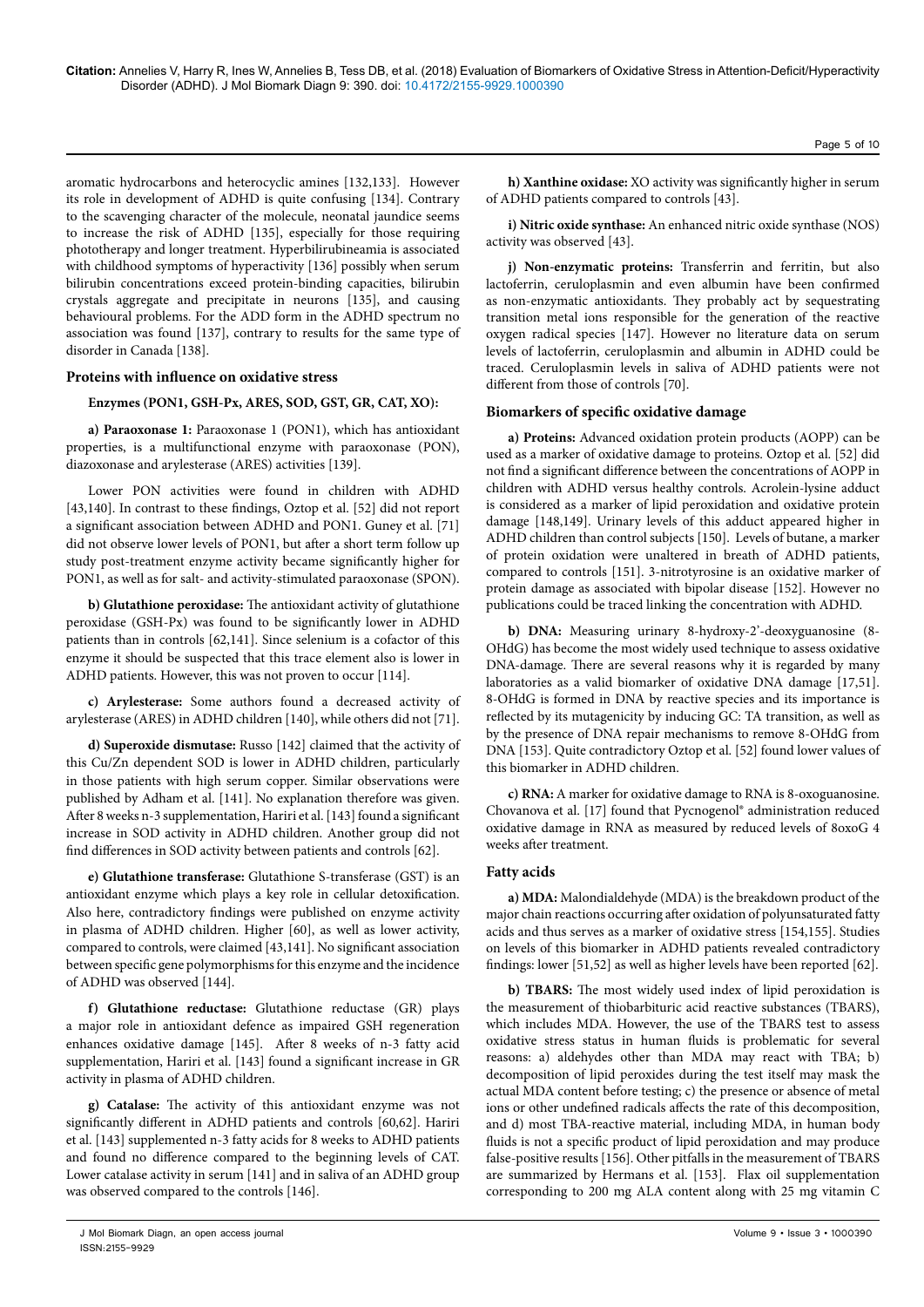twice a day for 3 months improves the outcome of ADHD, however resulted in higher post-supplementaion plasma TBARS levels [72].

**c) 4-hydroxy-nonenal:** Although 4-hydroxy-nonenal (4-HNE), a bioactive lipid peroxidation product [157], is claimed to be related to brain diseases [55], no studies were found, in which levels of 4-HNE were measured in ADHD patients.

**d) Isoprostanes:** Urinary concentration of isoprostanes is considered as a marker of lipid peroxidation [158]. However no publications on this marker and ADHD could be found.

**e) Acrolein-lysine:** Acrolein-lysine adduct is a marker of lipid peroxidation and oxidative protein damage [148,149]. It has been found to be elevated in neonates as a consequence of oxidative stress [159]. Urinary levels appeared to be higher in ADHD children than those of the control subjects [150].

**f) Ethane:** Breath ethane concentration is considered as a marker of systemic lipid peroxidation [160]. Its concentration significantly correlates with blood hydroperoxide concentrations and inversely correlated with that of vitamin E. Patients with ADHD had higher ethane levels in exhalant breath than healthy volunteers [151].

## **Conclusion**

A problem in the development of oxidative stress biomarkers in ADHD is sample heterogeneity due to aetiological and phenotypic complexity and co-morbidities. Most likely, it is not feasible to identify one single, reliable, reproducible, non-invasive and easy to use biomarker with high sensitivity and specificity. The use of a combination of markers may help to reduce heterogeneity and to identify more homogeneous subtypes of ADHD. In addition, the determination of one or two markers of oxidative stress will not reflect the real redox status in an organism. The evaluation of total oxidative stress (TOS) and total anti-oxidant status (TAS) and their ratio as oxidative stress index OSI) could be more useful for identification of redox imbalance [57,161,162]. Due to the small number of studies and their variety, no definitive conclusions concerning involvement of oxidative stress in pathophysiology of ADHD can be drawn. The contradictory findings in literature may depend largely on the amount of diagnostic parameters and the treatment patients already received. Further on, the question arises whether a lower or higher level of a biomarker is causative for the disease or just a consequence. Moreover, oxidative stress can increase anti-oxidative response, further increasing the complexity of interpretation of oxidative stress related biomarkers. Hopefully, additionally well-defined studies could shed more light on changed levels of various biomarkers before and after treatment with therapeutics in ADHD [163-184].

#### **Acknowledgements**

This paper is dedicated to the memory of our colleague Sandra Apers (°19/08/1972-+05/02/2017).

#### **References**

- 1. [American Psychiatric Association \(APA\) \(2013\) Diagnostic and statistical](https://dsm.psychiatryonline.org/doi/pdf/10.1176/appi.books.9780890420249.dsm-iv-tr) [manual of mental disorders, 4th ed., Text Revision \(DSM-V\). American](https://dsm.psychiatryonline.org/doi/pdf/10.1176/appi.books.9780890420249.dsm-iv-tr) [Psychiatric Association, Washington DC, USA.](https://dsm.psychiatryonline.org/doi/pdf/10.1176/appi.books.9780890420249.dsm-iv-tr)
- 2. [Scahill L, Schwab-Stone M \(2000\) Epidemiology of ADHD in school-age](https://www.researchgate.net/publication/299093477_Epidemiology_of_ADHD_in_school-age_children) [children. Child Adolesc Psychiatr Clin N Am 9: 541-555.](https://www.researchgate.net/publication/299093477_Epidemiology_of_ADHD_in_school-age_children)
- 3. [Drtilkova I, Sery O, Theiner P, Uhrova A, Zackova M, et al. \(2008\) Clinical and](https://www.semanticscholar.org/paper/Clinical-and-molecular-genetic-markers-of-ADHD-in-Drt%C3%ADlkov%C3%A1-%C5%A0er%C3%BD/0dd53796688561d6084fa883aaafbb38f9bd8794) [molecular-genetic markers of ADHD in children. Neuro Endocrinol Lett 29: 320-](https://www.semanticscholar.org/paper/Clinical-and-molecular-genetic-markers-of-ADHD-in-Drt%C3%ADlkov%C3%A1-%C5%A0er%C3%BD/0dd53796688561d6084fa883aaafbb38f9bd8794) [327.](https://www.semanticscholar.org/paper/Clinical-and-molecular-genetic-markers-of-ADHD-in-Drt%C3%ADlkov%C3%A1-%C5%A0er%C3%BD/0dd53796688561d6084fa883aaafbb38f9bd8794)
- 4. [Akutagava-Martins GC, Rohde LA, Hutz MH \(2016\) Genetics of attention](https://doi.org/10.1586/14737175.2016.1130626)[deficit/hyperactivity disorder: an update. Expert Rev Neurother 16: 145-156.](https://doi.org/10.1586/14737175.2016.1130626)

5. [Field SS \(2014\) Interaction of genes and nutritional factors in the aetiology](https://doi.org/10.1016/j.mehy.2014.02.021)  [of autism and attention deficit/hyperactivity disorders: A case control study.](https://doi.org/10.1016/j.mehy.2014.02.021)  [Medical Hypotheses 82: 654-661.](https://doi.org/10.1016/j.mehy.2014.02.021)

Page 6 of 10

- 6. [Schuch V, Utsumi DA, Costa TV, Kulikowski LD, Muszkat M \(2015\) Attention](https://doi.org/10.3389/fpsyt.2015.00126)  [deficit hyperactivity disorder in the light of the epigenetic paradigm. Front](https://doi.org/10.3389/fpsyt.2015.00126)  [Psychiatry 6: 126.](https://doi.org/10.3389/fpsyt.2015.00126)
- 7. [Cecil CA, Walton E, Barker ED \(2016\) Prenatal diet and childhood ADHD:](https://doi.org/10.2217/epi-2016-0131)  [exploring the potential role of IGF2 methylation. Epigenomics 8: 1573-1576.](https://doi.org/10.2217/epi-2016-0131)
- 8. [Walton E, Pingault JB, Cecil CA, Gaunt TR, Relton CL, et al. \(2017\) Epigenetic](https://doi.org/10.1038/mp.2016.85)  [profiling of ADHD symptoms trajectories: a prospective, methylome-wide study.](https://doi.org/10.1038/mp.2016.85)  [Mol Psychiatry 22: 250-256.](https://doi.org/10.1038/mp.2016.85)
- 9. [Verlaet A, Noriega D, Hermans N, Savelkoul H \(2014\) Nutrition, immunological](https://doi.org/10.1007/s00787-014-0522-2)  [mechanisms and dietary immunomodulation in ADHD. Eur Child Adolesc](https://doi.org/10.1007/s00787-014-0522-2)  [Psychiatr 23: 519-529.](https://doi.org/10.1007/s00787-014-0522-2)
- 10. [Sinn N \(2008\) Nutritional and dietary influences on attention deficit hyperactivity](https://doi.org/10.1111/j.1753-4887.2008.00107.x)  [disorder. Nutr Rev 66: 558-568.](https://doi.org/10.1111/j.1753-4887.2008.00107.x)
- 11. [Millichap JG, Yee MM \(2012\) The diet factor in attention-deficit/hyperactivity](https://dx.doi.org/10.1542/peds.2011-2199)  [disorder. Pediatrics 129: 330.](https://dx.doi.org/10.1542/peds.2011-2199)
- 12. [Nigg JT, Holton K \(2014\) Restriction and elimination diets in ADHD treatment.](https://doi.org/10.1016/j.chc.2014.05.010)  [Child Adolesc Psychiatric Clin N Am 23: 937-953.](https://doi.org/10.1016/j.chc.2014.05.010)
- 13. [Heilskov Rytter MJ, Andersen LB, Houmann T, Houmann T, Bilenberg N, et](https://doi.org/10.3109/08039488.2014.921933)  [al. \(2015\) Diet in the treatment of ADHD in children – systematic review of](https://doi.org/10.3109/08039488.2014.921933)  [literature. Nord J Psychiatry 69: 1-18.](https://doi.org/10.3109/08039488.2014.921933)
- 14. [Bloch MH, Mulqueen J \(2014\) Nutritional supplements for the treatment of](https://doi.org/10.1016/j.chc.2014.05.002)  [attention-deficit hyperactivity disorder. Child Adolesc Psychiatr Clin N Am 23:](https://doi.org/10.1016/j.chc.2014.05.002)  [883-897.](https://doi.org/10.1016/j.chc.2014.05.002)
- 15. [Sarris J, Kean J, Schweitzer I, Lake J \(2011\) Complementary medicines \(herbal](https://doi.org/10.1016/j.ctim.2011.06.007)  [and nutritional products\) in the treatment of attention deficit hyperactivity](https://doi.org/10.1016/j.ctim.2011.06.007)  [disorder \(ADHD\): A systematic review of evidence. Complem Therap Med 19:](https://doi.org/10.1016/j.ctim.2011.06.007)  [216-227.](https://doi.org/10.1016/j.ctim.2011.06.007)
- 16. [Ross M \(2000\) Could oxidative stress be a factor in neurodevelopmental](https://doi.org/10.1054/plef.2000.0192)  [disorders? Prostaglandins Leukotr Essential Fatty Acids 63: 61-63.](https://doi.org/10.1054/plef.2000.0192)
- 17. [Chovanova Z, Muchova J, Sivonova M, Dvoráková M, Zitnanová I, et al. \(2006\)](https://doi.org/10.1080/10715760600824902)  [Effect of polyphenolic extract, Pycnogenol, on the level of 8-oxoguanine in](https://doi.org/10.1080/10715760600824902)  [children suffering from attention deficit/hyperactivity disorder. Free Radic Res](https://doi.org/10.1080/10715760600824902)  [40: 1003-1010.](https://doi.org/10.1080/10715760600824902)
- 18. [Tuthill RW \(1996\) Hair lead levels related to children's classroom attention](https://doi.org/10.1080/00039896.1996.9936018)[deficit behaviour. Arch Environ Health 51: 214-220.](https://doi.org/10.1080/00039896.1996.9936018)
- 19. [Braun JM, Kahn RS, Froelich T, Auinger P, Lanphear BP \(2006\) Exposures](https://dx.doi.org/10.1289%2Fehp.9478)  [to environmental toxicants and attention deficit hyperactivity disorder in U.S.](https://dx.doi.org/10.1289%2Fehp.9478)  [children. Environ Health Perspect 114: 1904-1909.](https://dx.doi.org/10.1289%2Fehp.9478)
- 20. [Dvorakova M, Sivonova M, Trebaticka J, Skodácek I, Waczuliková I, et al.](https://doi.org/10.1179/135100006X116664)  [\(2006\) The effect of polyphenolic extract from pine bark, Pycnogenol on the](https://doi.org/10.1179/135100006X116664)  [level of glutatione in children suffering from attention deficit hyperactivity](https://doi.org/10.1179/135100006X116664)  [disorder \(ADHD\). Redox Rep 11: 163-172.](https://doi.org/10.1179/135100006X116664)
- 21. [Richardson AJ \(2006\) Omega-3 fatty acids in ADHD and related](https://doi.org/10.1080/09540260600583031)  [neurodevelopmental disorders. Int Rev Psychiatry 18: 155-172.](https://doi.org/10.1080/09540260600583031)
- 22. [Amen D, Carmichael B \(1997\) High-resolution brain SPECT imaging in ADHD.](D:\Others\Adithya\JMBD\JMBDVolume.9.3\JMBDVolume.9.3_W\PHARMA-18-150M\doi.org\10.1023\A:1026201218296)  [Ann Clin Psychiatry 9: 81-86.](D:\Others\Adithya\JMBD\JMBDVolume.9.3\JMBDVolume.9.3_W\PHARMA-18-150M\doi.org\10.1023\A:1026201218296)
- 23. [Millichap JG \(2008\) Etiologic classification of attention-deficit/hyperactivity](https://dx.doi.org/10.1542/peds.2007-1332)  [disorder. Pediatr 121: e358.](https://dx.doi.org/10.1542/peds.2007-1332)
- 24. [Stevens LJ, Kuczek T, Burgess JR, Hurt E, Arnold LE \(2011\) Dietary sensitivities](https://doi.org/10.1177/0009922810384728)  [and ADHD symptoms: thirty-five years of research. Clin Pediatr 50: 279-293.](https://doi.org/10.1177/0009922810384728)
- 25. [Chakravarty A \(2005\) Regulatory aspects in using surrogate markers in clinical](https://www.springer.com/in/book/9780387202778)  [trials. In: Burzykowski T, Molenberghs G, Buyse M, \(eds\) Statistics for Biology](https://www.springer.com/in/book/9780387202778)  [and Health. The evaluation of surrogate endpoints. New York, NY: Springer](https://www.springer.com/in/book/9780387202778)  [Science and Business Media, Inc. 2: 13-51.](https://www.springer.com/in/book/9780387202778)
- 26. [Clinton T, Lotan Y \(2017\) Review of the clinical approaches to the use of urine](https://doi.org/10.5041/RMMJ.10314)[based tumor markers in bladder cancer. Rambam Maimonides Med J p: 8.](https://doi.org/10.5041/RMMJ.10314)
- 27. [Virgilio E, Proietti A, D'Urso R, Cardelli P, Giarnieri E, et al. \(2017\) Measuring](http://ar.iiarjournals.org/content/37/6/2817.abstract)  [intra-gastric tumor markers in gastric cancer patients: A systematic literature](http://ar.iiarjournals.org/content/37/6/2817.abstract)  [review on significance and reliability. Anticancer Res 37: 2817-2821.](http://ar.iiarjournals.org/content/37/6/2817.abstract)
- 28. [Bruchfeld A, Carrero JJ, Qureshi AR, Lindholm B, Barany P, et al. \(2009\)](https://doi.org/10.2119/molmed.2008.00109)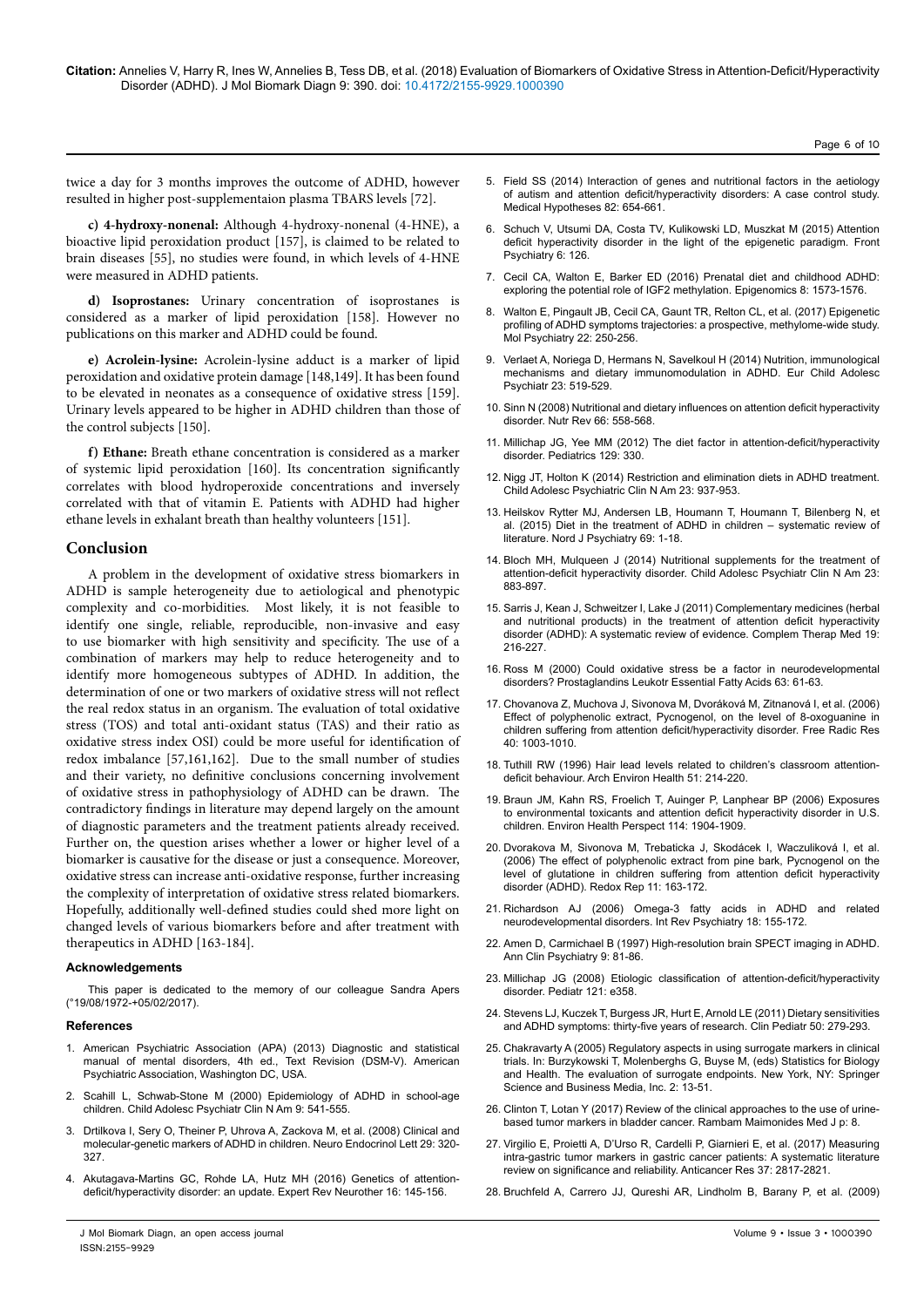[Elevated serum macrophage migration inhibitory factor \(MIF\) concentrations in](https://doi.org/10.2119/molmed.2008.00109) [chronic kidney disease \(CKD\) are associated with markers of oxidative stress](https://doi.org/10.2119/molmed.2008.00109) [and endothelial activation. Mol Med 15: 70-75.](https://doi.org/10.2119/molmed.2008.00109)

- 29. [Robberecht H, Hermans N \(2016\) Biomarkers of metabolic syndrome:](https://doi.org/10.1089/met.2015.0113) [biochemical background and clinical significance. Metabol Syndr Related](https://doi.org/10.1089/met.2015.0113) [Disord 14: 47-93.](https://doi.org/10.1089/met.2015.0113)
- 30. [Michel TM, Pülschen D, Thome J \(2012\) The role of oxidative stress in](https://doi.org/10.2174/138161212803523554) [depressive disorders. Curr Pharm Des 18: 5890-5899.](https://doi.org/10.2174/138161212803523554)
- 31. [Thome J, Ehlis AC, Fallgatter AJ, Krauel K, Lange KW, et al. \(2012\) Biomarkers](https://doi.org/10.3109/15622975.2012.690535) [for attention-deficit/hyperactivity disorder \(ADHD\). A consensus report of the](https://doi.org/10.3109/15622975.2012.690535) [WFSBP task force on biological markers and the World Federation of ADHD.](https://doi.org/10.3109/15622975.2012.690535) [World J Biol Psychiatry 13: 379-400.](https://doi.org/10.3109/15622975.2012.690535)
- 32. [Roberts CK, Sindhu KK \(2009\) Oxidative stress and metabolic syndrome. Life](https://doi.org/10.1016/j.lfs.2009.02.026) [Sci 84: 705-712.](https://doi.org/10.1016/j.lfs.2009.02.026)
- 33. [Ng F, Berk M, Dean O, Bush AI \(2008\) Oxidative stress in psychiatric disorders:](https://doi.org/10.1017/S1461145707008401) [evidence base and therapeutic implications. Int J Neuropsychopharmacol 11:](https://doi.org/10.1017/S1461145707008401) [851-876.](https://doi.org/10.1017/S1461145707008401)
- 34. [Joseph N, Zhang-James Y, Perl A, Faraone SV \(2012\) Oxidative stress and](https://doi.org/10.1177/1087054713510354) [ADHD: A meta-analysis. J Atten Disord 20: 1-10.](https://doi.org/10.1177/1087054713510354)
- 35. [Xu Y, Chen XT, Luo M, Tang Y, Zhang G, et al. \(2015\) Multiple epigenetic](https://doi.org/10.1016/j.jpsychires.2015.03.006) [factors predict the attention deficit/hyperactivity disorder among the Chinese](https://doi.org/10.1016/j.jpsychires.2015.03.006) [Han children. J Psychiatr Res 64: 40-50.](https://doi.org/10.1016/j.jpsychires.2015.03.006)
- 36. [Bradstreet JJ, Smith S, Baral M, Rossignol DA \(2010\) Biomarker-guided](http://archive.foundationalmedicinereview.com/publications/15/1/15.pdf) [interventions of clinically relevant conditions associated with autism spectrum](http://archive.foundationalmedicinereview.com/publications/15/1/15.pdf) [disorders and attention deficit hyperactivity disorder. Altern Med Rev 15: 15-32.](http://archive.foundationalmedicinereview.com/publications/15/1/15.pdf)
- 37. [Scassellati C, Bonvicini C, Faraone SV, Gennarelli M \(2012\) Biomarkers and](https://doi.org/10.1016/j.jaac.2012.08.015) [attention-deficit/hyperactivity disorder: a systematic review and meta-analysis.](https://doi.org/10.1016/j.jaac.2012.08.015) [J Am Acad Child Adolesc Psychiatry 51: 1003-1019.](https://doi.org/10.1016/j.jaac.2012.08.015)
- 38. [Scassellati C, Zanardini R, Tiberti A, Pezzani M, Valenti V, et al. \(2014\) Serum](https://doi.org/10.1007/s00787-013-0447-1) [brain-derived neurotrophic factor \(BDNF\) levels in attention deficit-hyperactivity](https://doi.org/10.1007/s00787-013-0447-1) [disorder \(ADHD\). Eur Child Adolescent Psychiatry 23: 173-177.](https://doi.org/10.1007/s00787-013-0447-1)
- 39. [Shim SH, Hwangbo Y, Kwon YJ, Jeong HY, Lee BH, et al. \(2008\) Increased](https://doi.org/10.1016/j.pnpbp.2008.08.005) [levels of plasma brain-derived neurotrophic factor \(BDNF\) in children with](https://doi.org/10.1016/j.pnpbp.2008.08.005) [attention deficit-hyperactivity disorder \(ADHD\). Prog Neuropsychopharmacol](https://doi.org/10.1016/j.pnpbp.2008.08.005) [Biol Psychiatry 32: 1824-1828.](https://doi.org/10.1016/j.pnpbp.2008.08.005)
- 40. [Bonvicini C, Faraone S, Scassellati C \(2017\) Common and specific genes and](https://doi.org/10.1080/15622975.2017.1282175) [peripheral biomarkers in children and adults with attention-deficit/hyperactivity](https://doi.org/10.1080/15622975.2017.1282175) [disorder. World J Biol Psychiatry 19: 80-100.](https://doi.org/10.1080/15622975.2017.1282175)
- 41. [Verlaet AA, Ceulemans B, Verhelst H, West D, Bruyne T, et al. \(2017\) Effect](https://dx.doi.org/10.1186/s13063-017-1879-6) of Pycnogenol<sup>R</sup> [on attention-deficit hyperactivity disorder \(ADHD\): A study](https://dx.doi.org/10.1186/s13063-017-1879-6) [protocol for a randomized controlled trial. Trials 18: 145.](https://dx.doi.org/10.1186/s13063-017-1879-6)
- 42. [Ceylan MF, Uneri OS, Guney E, Ergin M, Alisik M, et al. \(2014\) Increased](https://doi.org/10.1016/j.jneuroim.2014.06.002) [levels of serum neopterin in attention deficit/hyperactivity disorder \(ADHD\). J](https://doi.org/10.1016/j.jneuroim.2014.06.002) [Neuroimmunol 15: 111-114.](https://doi.org/10.1016/j.jneuroim.2014.06.002)
- 43. [Ceylan MF, Sener S, Bayraktar AC, Kavutcu M \(2012\) Changes in oxidative](https://doi.org/10.1111/j.1440-1819.2012.02330.x) [stress and cellular immunity serum markers in attention-deficit/hyperactivity](https://doi.org/10.1111/j.1440-1819.2012.02330.x) [disorder. Psychiatry Clin Neurosci 66: 220-226.](https://doi.org/10.1111/j.1440-1819.2012.02330.x)
- 44. [Persson T, Popescu BO, Cedazo-Minguez A \(2014\) Oxidative stress in](Htpp://dx. Doi.org/10.1158/2014/427318) [Alzheimer's disease: why did antioxidant therapy fail. Oxid Med Cell Longev](Htpp://dx. Doi.org/10.1158/2014/427318) [2014: 427318.](Htpp://dx. Doi.org/10.1158/2014/427318)
- 45. [Pisoschi AM, Pop A \(2015\) The role of antioxidants in the chemistry of oxidative](https://doi.org/10.1016/j.ejmech.2015.04.040) [stress: A review. Eur J Med Chem 97: 55-74.](https://doi.org/10.1016/j.ejmech.2015.04.040)
- 46. [Bulut M, Selek S, Gergerlioglu H, Savas HA, Yilmaz HR, et al. \(2007\)](http://jpn.ca/vol32-issue6/32-6-435/) [Malondialdehyde levels in adult attention-deficit hyperactivity disorder. J](http://jpn.ca/vol32-issue6/32-6-435/) [Psychiatr Neurosci 32: 435-438.](http://jpn.ca/vol32-issue6/32-6-435/)
- 47. [Selek S, Bulut M, Ocak AR, Kalenderoğlu A, Savaş HA et al. \(2012\) Evaluation](https://doi.org/10.1016/j.jpsychires.2011.12.007) [of total oxidative status in adult attention deficit hyperactivity disorder and its](https://doi.org/10.1016/j.jpsychires.2011.12.007) [diagnostic implications. J Psychiatr Res 46: 451-455.](https://doi.org/10.1016/j.jpsychires.2011.12.007)
- 48. [Bulut M, Selek S, Bez Y, Cemal Kaya M, Gunes M, et al. \(2013\) Lipid](https://doi.org/10.1016/j.psychres.2013.02.025) [peroxidation markers in adult attention deficit hyperactivity disorder: new](https://doi.org/10.1016/j.psychres.2013.02.025) [findings for oxidative stress. Psychiatry Res 209: 638-642.](https://doi.org/10.1016/j.psychres.2013.02.025)
- 49. [Bonvicini C, Faraone S, Scassellati C \(2016\). Attention-deficit hyperactivity](https://doi.org/10.1038/mp.2016.74) [disorder in adults: a systematic review and meta-analysis of genetic,](https://doi.org/10.1038/mp.2016.74) [pharmacogenetic and biochemical studies. Mol Psychiatry 21: 872-884.](https://doi.org/10.1038/mp.2016.74)

50. [Karababa IF, Savas SN, Selek S, Cicek E, Cicek EI, et al. \(2017\) Homocysteine](https://doi.org/10.1177/1087054714538657)  [levels and oxidative stress parameters in patients with adult ADHD. J Atten](https://doi.org/10.1177/1087054714538657)  [Disord 21: 487-493.](https://doi.org/10.1177/1087054714538657)

Page 7 of 10

- 51. [Spahis S, Vanasse M, Belanger SA, Ghadirian P, Grenier E, et al. \(2008\)](https://doi.org/10.1016/j.plefa.2008.07.005)  [Lipid profile, fatty acid composition and pro- and anti-oxidant status in](https://doi.org/10.1016/j.plefa.2008.07.005)  [pediatric patients with attention-deficit/hyperactivity disorder. Prostaglandines,](https://doi.org/10.1016/j.plefa.2008.07.005)  [Leukotrienes and Essential Fatty Acids 79: 47-53.](https://doi.org/10.1016/j.plefa.2008.07.005)
- 52. [Oztop D, Altun H, Baskol G, Ozsoy S \(2012\) Oxidative stress in children with](https://doi.org/10.1016/j.clinbiochem.2012.03.027)  [attention deficit hyperactivity disorder. Clin Biochem 45: 745-748.](https://doi.org/10.1016/j.clinbiochem.2012.03.027)
- 53. [Faraone SV, Bonvicini C, Scassellati C \(2014\) Biomarkers in the diagnosis of](https://doi.org/10.1007/s11920-014-0497-1)  [ADHD-Promising directions. Curr Psychiatry Rep 16: 497.](https://doi.org/10.1007/s11920-014-0497-1)
- 54. [Rahman K \(2007\) Studies on free radicals, antioxidants, and cofactors. Clin](https://www.dovepress.com/articles.php?article_id=167)  [Interv Aging 2: 219-236.](https://www.dovepress.com/articles.php?article_id=167)
- 55. [Popa-Wagner A, Mitran S, Sivanesan S, Chang E, Buga AM \(2013\) ROS and](https://doi.org/10.1155/2013/963520)  [brain diseases: the good, the bad, and the ugly. Oxid Med Cell Longev 2013:](https://doi.org/10.1155/2013/963520)  [963520.](https://doi.org/10.1155/2013/963520)
- 56. [Maes M, Galecki P, Chang YS, Berk M \(2011\) A review on the oxidative and](https://doi.org/10.1016/j.pnpbp.2010.05.004)  [nitrosative stress \(O&NS\) pathways in major depression and their possible](https://doi.org/10.1016/j.pnpbp.2010.05.004)  [contribution to the \(neuro\)degenerative processes in that illness. Prog](https://doi.org/10.1016/j.pnpbp.2010.05.004)  [Neuropsychopharmacol Biol Psychiatry 35: 676-692.](https://doi.org/10.1016/j.pnpbp.2010.05.004)
- 57. [Erel O \(2005\) A new automated colorimetric method for measuring total oxidant](https://doi.org/10.1016/j.clinbiochem.2005.08.008)  [status. Clin Biochem 38: 1103-1111.](https://doi.org/10.1016/j.clinbiochem.2005.08.008)
- 58. [Jun S, Chun OK, Joung H \(2017\). Estimation of dietary total antioxidant](https://doi.org/10.1007/s00394-017-1447-6)  [capacity of Korean adults. Eur J Nutr 56.](https://doi.org/10.1007/s00394-017-1447-6)
- 59. [Wesolowski P, Zawada K, Wojtowicz A, Strużycka I, Kamiński T, et al. \(2016\)](https://doi.org/10.1111/jop.12433)  [Assessment of salivary total antioxidant capacity in patients with primary](https://doi.org/10.1111/jop.12433)  [untreated head and neck squamous cell carcinoma with ORAC. J Oral Pathol](https://doi.org/10.1111/jop.12433)  [Med 45: 753-757.](https://doi.org/10.1111/jop.12433)
- 60. [Celik VK, Ersan E, Ersan S, Bakır S, Dogan O](http://dx.doi.org/10.4236/abb.2013.42026) (2013) Plasma catalase, [glutathione-S-transferase and total antioxidant activity levels of children](http://dx.doi.org/10.4236/abb.2013.42026)  [with attention deficit and hyperactivity disorder. Adv Bioscience Biotechnol](http://dx.doi.org/10.4236/abb.2013.42026)  [4: 183-187.](http://dx.doi.org/10.4236/abb.2013.42026)
- 61. [Selek S, Savas HA, Gergerlioglu HS, Bulut M, Yilmaz HR \(2008\) Oxidative](https://doi.org/10.1016/j.biopsycho.2008.06.005)  [imbalance in adult attention deficit/hyperactivity disorder. Biol Psychol 79:](https://doi.org/10.1016/j.biopsycho.2008.06.005)  [256-259.](https://doi.org/10.1016/j.biopsycho.2008.06.005)
- 62. [Ceylan MF, Sener S, Bayraktar AC, Kavutcu M \(2010\) Oxidative imbalance in](https://doi.org/10.1016/j.pnpbp.2010.08.010)  [child and adolescent patients with attention-deficit/hyperactivity disorder. Prog](https://doi.org/10.1016/j.pnpbp.2010.08.010)  [Neuropsychopharmacol Biol Psychiatry 34: 1491-1494.](https://doi.org/10.1016/j.pnpbp.2010.08.010)
- 63. [Varol Tas F, Guvenir T, Tas G, Cakaloz B, Ormen M \(2006\) Nitric oxide levels in](https://doi.org/10.1159/000093781)  [disruptive behavioral disorder. Neuropsychobiology 53: 176-180.](https://doi.org/10.1159/000093781)
- 64. [Ozgur G, Aksu H, Yilmaz M, Karakoç Demirkaya S \(2017\) The probable role](https://doi.org/10.1080/08039488.2017.1343382)  [of adrenomedullin and nitric acid in childhood attention deficit hyperactivity](https://doi.org/10.1080/08039488.2017.1343382)  [disorder. Nord J Psychiatry 71: 521-524.](https://doi.org/10.1080/08039488.2017.1343382)
- 65. [Schoonees A, Visser J, Musekiwa A, Volmink J \(2012\) Pycnogenol® for the](https://doi.org/10.1002/14651858.CD008294.pub3)  [treatment of chronic disorders. Cochrane Database Syst Rev 2012: CD008294.](https://doi.org/10.1002/14651858.CD008294.pub3)
- 66. [Dvorakova M, Jezova D, Blazicek P, Trebatická J, Skodácek I, et al. \(2007\)](https://doi.org/10.1080/09513590701565443)  [Urinary catecholamines in children with attention deficit hyperactivity disorder](https://doi.org/10.1080/09513590701565443)  [\(ADHD\): modulation by a polyphenolic extract from pine bark \(pycnogenol\).](https://doi.org/10.1080/09513590701565443)  [Nutr Neurosci 10: 151-157.](https://doi.org/10.1080/09513590701565443)
- 67. [Cremers CM, Jakob U \(2013\) Oxidant sensing by reversible disulphide bond](https://doi.org/10.1074/jbc.R113.462929)  [formation. J Biol Chem 288: 26489-26496.](https://doi.org/10.1074/jbc.R113.462929)
- 68. [Jones DP, Liang Y \(2009\) Measuring the poise of thiol/disulphide couples in](https://doi.org/10.1016/j.freeradbiomed.2009.08.021)  [vivo. Free Radic Biol Med 47: 1329-1338.](https://doi.org/10.1016/j.freeradbiomed.2009.08.021)
- 69. [Avcil S, Uysal P, Avcil M, Alışık M, Biçer C \(2017\) Dynamic thiol/disulphide](https://doi.org/10.1016/j.comppsych.2016.11.003)  [homeostasis in children with attention deficit hyperactivity disorder and its](https://doi.org/10.1016/j.comppsych.2016.11.003)  [relation with disease subtypes. Compr Psychiatry 73: 53-60.](https://doi.org/10.1016/j.comppsych.2016.11.003)
- 70. [Archana E, Pai P, Prabhu BK, Shenoy RP, Prabhu K, et al. \(2012\) Altered](https://doi.org/10.1007/s11064-011-0616-x)  [biochemical parameters in saliva of pediatric attention deficit hyperactivity](https://doi.org/10.1007/s11064-011-0616-x)  [disorder. Neurochem Res 37: 330-334.](https://doi.org/10.1007/s11064-011-0616-x)
- 71. [Guney E, Cetin FH, Alisik M, Tunca H, Tas Torun Y, et al. \(2015\) Attention](https://doi.org/10.1016/j.psychres.2015.07.003)  [deficit hyperactivity disorder and oxidative stress: a short term follow up study.](https://doi.org/10.1016/j.psychres.2015.07.003)  [Psychiatry Res 229: 310-317.](https://doi.org/10.1016/j.psychres.2015.07.003)
- 72. [Joshi K, Lad S, Kale M, Patwardhan B, Mahadik SP, et al. \(2006\)](https://doi.org/10.1016/j.plefa.2005.10.001)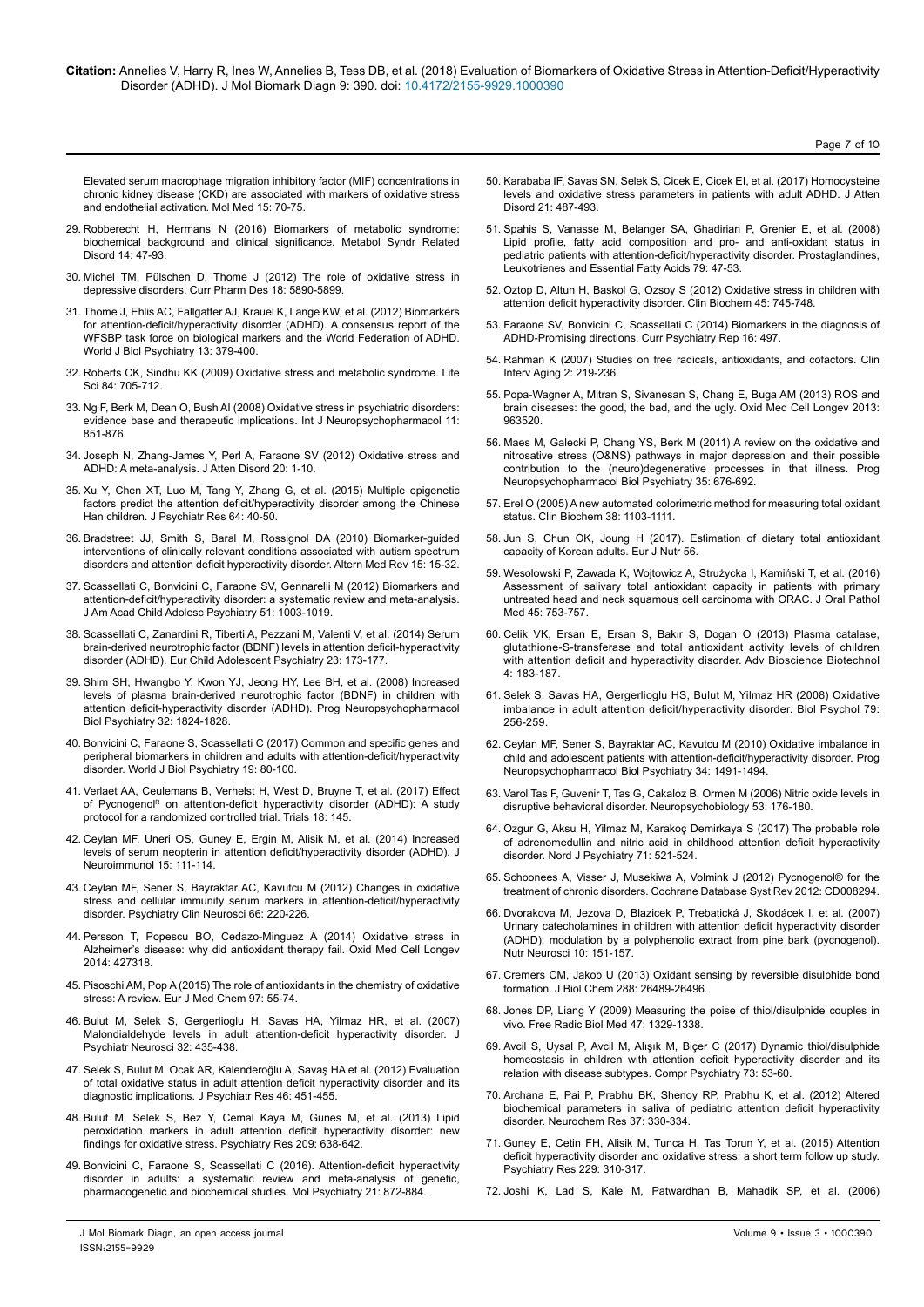**Citation:** Annelies V, Harry R, Ines W, Annelies B, Tess DB, et al. (2018) Evaluation of Biomarkers of Oxidative Stress in Attention-Deficit/Hyperactivity Disorder (ADHD). J Mol Biomark Diagn 9: 390. doi: 10.4172/2155-9929.1000390

[Supplementation with flax oil and vitamin C improves the outcome of attention](https://doi.org/10.1016/j.plefa.2005.10.001) [deficit hyperactivity disorder \(ADHD\). Prostaglandins Leukotr Essent Fatty](https://doi.org/10.1016/j.plefa.2005.10.001) [Acids 74: 17-21.](https://doi.org/10.1016/j.plefa.2005.10.001)

- 73. [Patrick RP, Ames BN \(2015\) Vitamin D and the omega-3 fatty acids control](https://doi.org/10.1096/fj.14-268342) [serotonin synthesis and action, part 2: relevance of aDHD, bipolar disorder,](https://doi.org/10.1096/fj.14-268342) [schizophrenia, and impulsive behavior. FASEB J 29: 2207-2222.](https://doi.org/10.1096/fj.14-268342)
- 74. [Mossin MH, Aaby JB, Dalgard C, Lykkedegn S, Christesen HT, et al. \(2017\)](https://doi.org/10.1177/0004867416670013) [Inverse associations between cord vitamin D and attention deficit hyperactivity](https://doi.org/10.1177/0004867416670013) [disorder symptoms: A child cohort study. Aust NZ J Psychiatry 51: 703-710.](https://doi.org/10.1177/0004867416670013)
- 75. [Morales E, Julvez J, Torrent M, Ballester F, Rodríguez-Bernal CL, et al.](https://doi.org/10.1097/EDE.0000000000000292) [\(2015\) Vitamin D in pregnancy and attention deficit hyperactivity disorder-like](https://doi.org/10.1097/EDE.0000000000000292) [symptoms in childhood. Epidemiology 26: 458-465.](https://doi.org/10.1097/EDE.0000000000000292)
- 76. [Strom M, Halldorsson TI, Hansen S, Granström C, Maslova E, et al. \(2014\)](https://doi.org/10.1159/000365030) [Vitamin D measured in maternal serum and offspring neurodevelopmental](https://doi.org/10.1159/000365030) [outcomes: A prospective study with long-term follow-up. Ann Nutr Metab 64:](https://doi.org/10.1159/000365030) [254-261.](https://doi.org/10.1159/000365030)
- 77. [Gustafsson P, Rylander L, Lindh CH, Jönssonet AG, Ode A, et al. \(2015\)](https://doi.org/10.1371/journal.pone.0140164) [Vitamin D Status at Birth and Future Risk of Attention Deficit/Hyperactivity](https://doi.org/10.1371/journal.pone.0140164) [Disorder \(ADHD\). PLoS 10: e0140164.](https://doi.org/10.1371/journal.pone.0140164)
- 78. [Bener A, Kamal M \(2013\) Predict attention deficit hyperactivity disorder?](https://doi.org/10.5539/gjhs.v6n2p47) [Evidence-based medicine. Glob J Health Sci 6: 47-57.](https://doi.org/10.5539/gjhs.v6n2p47)
- 79. [Bener A, Kamal M, Bener H, Bhugra D \(2014\) Higher prevalence of iron](https://doi.org/10.4103/2141-9248.141974.) [deficiency as strong predictor of attention deficit hyperactivity disorder in](https://doi.org/10.4103/2141-9248.141974.) [children. Ann Med Health Sci Res 4: S291-S297.](https://doi.org/10.4103/2141-9248.141974.)
- 80. [Villagomez A, Ramtekkar U \(2014\) Iron, magnesium, vitamin D, and zinc](http://doi.org/10.3390/children1030261) [deficiencies in children presenting with symptoms of attention-deficit/](http://doi.org/10.3390/children1030261) [hyperactivity disorder. Children 1: 261-279.](http://doi.org/10.3390/children1030261)
- 81. [Goksugur SB, Tufan AE, Semiz M, Gunes C, Bekdas M, et al. \(2014\) Vitamin](https://doi.org/10.1111/ped.12286) [D status in children with attention-deficit-hyperactivity disorder. Pediatr Int 56:](https://doi.org/10.1111/ped.12286) [515-519.](https://doi.org/10.1111/ped.12286)
- 82. [Kamal M, Bener A, Ehlayel MS \(2014\) Is high prevalence of vitamin D](https://doi.org/10.1007/s12402-014-0130-5) [deficiency a correlate for attention deficit hyperactivity disorder? Atten Defic](https://doi.org/10.1007/s12402-014-0130-5) [Hyperact Disord 6: 73-78.](https://doi.org/10.1007/s12402-014-0130-5)
- 83. [Sharif MR, Madani M, Tabatabaei F, Tabatabaee Z \(2015\) The relationship](https://www.semanticscholar.org/paper/The-Relationship-between-Serum-Vitamin-D-Level-and-Sharif-Madani/b28ded8af076030fb4e8fcfd8f79661f201eeaf4) [between serum vitamin D level and attention deficit hyperactivity disorder. Iran](https://www.semanticscholar.org/paper/The-Relationship-between-Serum-Vitamin-D-Level-and-Sharif-Madani/b28ded8af076030fb4e8fcfd8f79661f201eeaf4) [J Child Neurol 9: 48-53.](https://www.semanticscholar.org/paper/The-Relationship-between-Serum-Vitamin-D-Level-and-Sharif-Madani/b28ded8af076030fb4e8fcfd8f79661f201eeaf4)
- 84. [Bala KA, Dogan M, Kaba S, Mutluer T, Aslan O, et al. \(2016\) Hormone disorder](https://doi.org/10.1515/jpem-2015-0473) [and vitamin deficiency in attention deficit hyperactivity disorder \(ADHD\) and](https://doi.org/10.1515/jpem-2015-0473) [autism spectrum disorders \(ASDs\). J Pediatr Endocrinol Metab 29: 1077-1082.](https://doi.org/10.1515/jpem-2015-0473)
- 85. [Avcil S, Uysal P, Yilmaz M, Erge D, Demirkaya SK, et al. \(2017\) Vitamin D](https://dx.doi.org/10.7754/Clin.Lab.2016.160629) [deficiency and a blunted parathyroid hormone response in children with](https://dx.doi.org/10.7754/Clin.Lab.2016.160629) [attention-deficit/hyperactivity disorder. Clin Lab 63: 435-443.](https://dx.doi.org/10.7754/Clin.Lab.2016.160629)
- 86. [Meyer T, Becker A, Sundermann J, Rothenberger A, Herrmann-Lingen C](https://doi.org/10.1007/s00787-016-0852-3) [\(2017\) Attention deficit-hyperactivity disorder is associated with reduced blood](https://doi.org/10.1007/s00787-016-0852-3) [pressure and serum vitamin D levels: Results from the nationwide German](https://doi.org/10.1007/s00787-016-0852-3) [Health Interview and Examination Survey for Children and Adolescents](https://doi.org/10.1007/s00787-016-0852-3) [\(KiGGS\). Eur Child Adolesc Psychiatry 26: 165-175.](https://doi.org/10.1007/s00787-016-0852-3)
- 87. [Garipardic M, Dogan M, Bala KA, Mutluer T, Kaba S, et al. \(2017\) Association](https://dx.doi.org/10.12659/MSM.899976) [of attention deficit hyperactivity disorder and autism spectrum disorders with](https://dx.doi.org/10.12659/MSM.899976) [mean platelet volume and vitamin D. Med Sci Monit 23: 1378-1384.](https://dx.doi.org/10.12659/MSM.899976)
- 88. Shang-Guan LL, Zhao YR (2015) Serum levels of 25-OHvitamin D in children with attention deficit hyperactivity disorder (Abstract in English). Zhonggua Dan Dai Er Ke Za Zhi 17: 837-840.
- 89. [Mohammadpour N, Jazayeri S, Tehrani-Doost M, Djalali M, Hosseini M,](https://doi.org/10.1080/1028415X.2016.1262097) [et al. \(2016\) Effect of vitamin D supplementation as adjunctive therapy to](https://doi.org/10.1080/1028415X.2016.1262097) [methylphenidate on ADHD symptoms: A randomized, double blind, placebo](https://doi.org/10.1080/1028415X.2016.1262097)[controlled trial. Nutr Neurosci 21: 202-209.](https://doi.org/10.1080/1028415X.2016.1262097)
- 90. [Zaidi SKR, Banu N \(2004\) Antioxidant potential of vitamins A, E and C in](https://www.sciencedirect.com/science/article/pii/S0009898103005229?via%3Dihub) [modulating oxidative stress in rat brain. Clin Chim Actoa 340: 229-233.](https://www.sciencedirect.com/science/article/pii/S0009898103005229?via%3Dihub)
- 91. [Lahat E, Heyman E, Livne A, Goldman M, Berkovitch M, et al. \(2011\) Iron](https://www.ima.org.il/FilesUpload/IMAJ/0/40/20022.pdf) [deficiency in children with attention deficit hyperactivity disorder. Isr Med Assoc](https://www.ima.org.il/FilesUpload/IMAJ/0/40/20022.pdf) [J 13: 530-533.](https://www.ima.org.il/FilesUpload/IMAJ/0/40/20022.pdf)
- 92. [D'Amato TJ \(2005\) Is iron deficiency causative of attention-deficit/hyperactivity](https://doi.org/10.1001/archpedi.159.8.788-a) [disorder? Arch Pediatr Adolesc Med 159: 787-788.](https://doi.org/10.1001/archpedi.159.8.788-a)
	- J Mol Biomark Diagn, an open access journal Volume 9 Issue 3 1000390 ISSN:2155-9929
- 93. [Picchietti D \(2007\) Is iron deficiency an underlying cause of pediatric restless](https://doi.org/10.1016/j.sleep.2007.06.007)  [legs syndrome and of attention-deficit/hyperactivity disorder? Sleep Medicine](https://doi.org/10.1016/j.sleep.2007.06.007)  [8: 693-694.](https://doi.org/10.1016/j.sleep.2007.06.007)
- 94. [Parisi P, Villa MP, Donfrancesco R, Miano S, Paolino MC, et al. \(2012\) Could](https://doi.org/10.1016/j.mehy.2012.04.049)  [treatment or iron deficiency both improve ADHD and reduce cardiovascular risk](https://doi.org/10.1016/j.mehy.2012.04.049)  [during treatment with ADHD drugs? Med Hypotheses 79: 246-249.](https://doi.org/10.1016/j.mehy.2012.04.049)
- 95. [Calarge C, Farmer C, Di-Silvestro R, Arnold LE \(2010\) Serum ferritin and](https://doi.org/10.1089/cap.2010.0053)  [amphetamine response in youth with attention-deficit/hyperactivity disorder. J](https://doi.org/10.1089/cap.2010.0053)  [Child Adolesc Psychopharmacol 20: 495-502.](https://doi.org/10.1089/cap.2010.0053)
- 96. [Cortese S, Azoulay R, Castellanos FX, Chalard F, Lecendreux M, et al. \(2012\)](https://doi.org/10.3109/15622975.2011.570376)  [Brain iron levels in attention-deficit/hyperactivity disorder: a pilot MRI study.](https://doi.org/10.3109/15622975.2011.570376)  [World J Biol Psychiatr 13: 223-231.](https://doi.org/10.3109/15622975.2011.570376)
- 97. [Kwon HJ, Lim MH, Ha M, Kim EJ, Yoo SJ, et al. \(2011\) Transferrin in Korean](https://doi.org/10.4306/pi.2011.8.4.366)  ch[ildren with attention deficit hyperactivity disorder. Psychiatry Investig 8:](https://doi.org/10.4306/pi.2011.8.4.366)  [366-371.](https://doi.org/10.4306/pi.2011.8.4.366)
- 98. [Yang R, Zhang S, Li R, Zhao Z \(2012\) Were low transferrin levels associated](https://dx.doi.org/10.4306%2Fpi.2012.9.4.425)  [with ADHD symptoms? Psychiatry Investig 9: 425-426.](https://dx.doi.org/10.4306%2Fpi.2012.9.4.425)
- 99. [Antalis CJ, Stevens LJ, Campbell M, Pazdro R, Ericson K, et al. \(2006\) Omega-3](https://doi.org/10.1016/j.plefa.2006.07.004)  [fatty acid status in attention-deficit/hyperactivity disorder. Prostaglandins,](https://doi.org/10.1016/j.plefa.2006.07.004)  [Leukotrienes and Essential Fatty Acids 75: 299-308.](https://doi.org/10.1016/j.plefa.2006.07.004)
- 100.[Sever Y, Ashkenazi A, Tyano S, Weizman A \(1997\) Iron treatment in](https://doi.org/10.1159/000119341)  [children with attention deficit hyperactivity disorder. A preliminary report.](https://doi.org/10.1159/000119341)  [Neuropsychobiology 35: 178-180.](https://doi.org/10.1159/000119341)
- 101.[Konofal E, Lecendreux M, Arnulf I, Mouren MC \(2004\) Iron deficiency in](https://doi.org/10.1001/archpedi.158.12.1113)  [children with attention-deficit/hyperactivity disorder. Arch Pediatr Adolesc Med](https://doi.org/10.1001/archpedi.158.12.1113)  [158: 1113-1115.](https://doi.org/10.1001/archpedi.158.12.1113)
- 102.[Konofal E, Lecendreux M, Deron J, Marchand M, Cortese S, et al. \(2008\)](https://doi.org/10.1016/j.pediatrneurol.2007.08.014)  [Effects of iron supplementation on attention deficit hyperactivity disorder in](https://doi.org/10.1016/j.pediatrneurol.2007.08.014)  [children. Pediatr Neurol 38: 20-26.](https://doi.org/10.1016/j.pediatrneurol.2007.08.014)
- 103.[Hariri M, Azadbakht L \(2015\) Magnesium, iron and zinc supplementation for](https://doi.org/10.4103/2008-7802.164313)  [the treatment of attention deficit hyperactivity disorder: A systematic review on](https://doi.org/10.4103/2008-7802.164313)  [the recent literature. Int J Prev Med 6: 83.](https://doi.org/10.4103/2008-7802.164313)
- 104.Dodig-Curkovic K, Dovhani J, Curkovic M, Dodig-Radić J, Degmecić D (2009) The role of zinc in the treatment of hyperactivity disorder in children (Abstract in English). Acta Med Croatica 63: 307-313.
- 105.[Lepping P, Huber M \(2010\) Role of zinc in the pathogenesis of attention-deficit](https://doi.org/10.2165/11537610-000000000-00000)  [hyperactivity disorder: implications for research and treatment. CNS Drugs](https://doi.org/10.2165/11537610-000000000-00000)  [24: 721-728.](https://doi.org/10.2165/11537610-000000000-00000)
- 106.[Arnold LE, DiSilvestro RA \(2005\) Zinc in attention-deficit/hyperactivity disorder.](https://doi.org/10.1089/cap.2005.15.619)  [J Child Adolesc Psychopharmacol 15: 619-627.](https://doi.org/10.1089/cap.2005.15.619)
- 107.[Kozielec T, Starobrat-Hermelin B, Kotkowiak L \(1994\) Deficiency of certain](https://www.unboundmedicine.com/medline/citation/8078966/%5BDeficiency_of_certain_trace_elements_in_children_with_hyperactivity%5D_)  [trace elements in children with hyperactivity. \(Abstract in English\). Psychiatr](https://www.unboundmedicine.com/medline/citation/8078966/%5BDeficiency_of_certain_trace_elements_in_children_with_hyperactivity%5D_)  [Pol 28: 345-353.](https://www.unboundmedicine.com/medline/citation/8078966/%5BDeficiency_of_certain_trace_elements_in_children_with_hyperactivity%5D_)
- 108.[Toren P, Eldar S, Sela B-A, Wolmer L, Weitz R, et al. \(1996\) Zinc deficiency in](https://doi.org/10.1016/S0006-3223(96)00310-1)  [attention-deficit hyperactivity disorder. Biol Psychiatry 40: 1308-1310.](https://doi.org/10.1016/S0006-3223(96)00310-1)
- 109.[Bekaroglu M, Aslan Y, Gedik Y, Değer O, Mocan H, et al. \(1996\) Relationships](https://doi.org/10.1111/j.1469-7610.1996.tb01395.x)  [between serum free fatty acids and zinc,](https://doi.org/10.1111/j.1469-7610.1996.tb01395.x) and attention deficit hyperactivity [disorder: A research note. J Child Psychol Psychiatry 37: 225-227.](https://doi.org/10.1111/j.1469-7610.1996.tb01395.x)
- 110.[Yorbik O, Ozdag MF, Olgun A, Senol MG, Bek S, et al. \(2008\) Potential effects](https://doi.org/10.1016/j.pnpbp.2007.11.009.)  [of zinc on information processing in boys with attention deficit hyperactivity](https://doi.org/10.1016/j.pnpbp.2007.11.009.)  [disorder. Prog Neuropsychopharmacol Biol Psychiatry 32: 662-667.](https://doi.org/10.1016/j.pnpbp.2007.11.009.)
- 111. [Oner O, Oner P, Bozkurt OH, Odabas E, Keser N, et al. \(2010\) Effects of zinc](https://doi.org/10.1007/s10578-010-0178-1)  [and ferritin levels on parent and teacher reported symptom scores in attention](https://doi.org/10.1007/s10578-010-0178-1)  [deficit hyperactivity disorder. Child Psychiatry Hum De](https://doi.org/10.1007/s10578-010-0178-1)v 41: 441-447.
- 112. [Mahmoud MM, El-Mazary AA, Maher RM, Saber MM \(2011\) Zinc, ferritin,](https://doi.org/10.1186/1824-7288-37-60)  magnesium and copper in a group of Egyptian children with attention deficit [hyperactivity disorder. Ital J Pediatr 37: 60.](https://doi.org/10.1186/1824-7288-37-60)
- 113. [Zhou F, Wu F, Zou S, Chen Y, Feng C, et al. \(2016\) Dietary, nutrient patterns](https://doi.org/10.3390/nu8060352)  [and blood essential elements in Chinese children with ADHD. Nutrients 8:](https://doi.org/10.3390/nu8060352)  [E352.](https://doi.org/10.3390/nu8060352)
- 114.[Viktorinova A, Ursinyova M, Trebaticka J, Uhnakova I, Durackova Z, et al.](https://doi.org/10.1007/s12011-015-0395-3)  [\(2016\) Changed plasma levels of zinc and copper to zinc ratio and their](https://doi.org/10.1007/s12011-015-0395-3)  [possible associations with parent- and teacher-rated symptoms in children](https://doi.org/10.1007/s12011-015-0395-3)  [with attention-deficit hyperactivity disorder. Biol Trace Elem Res 169: 1-7.](https://doi.org/10.1007/s12011-015-0395-3)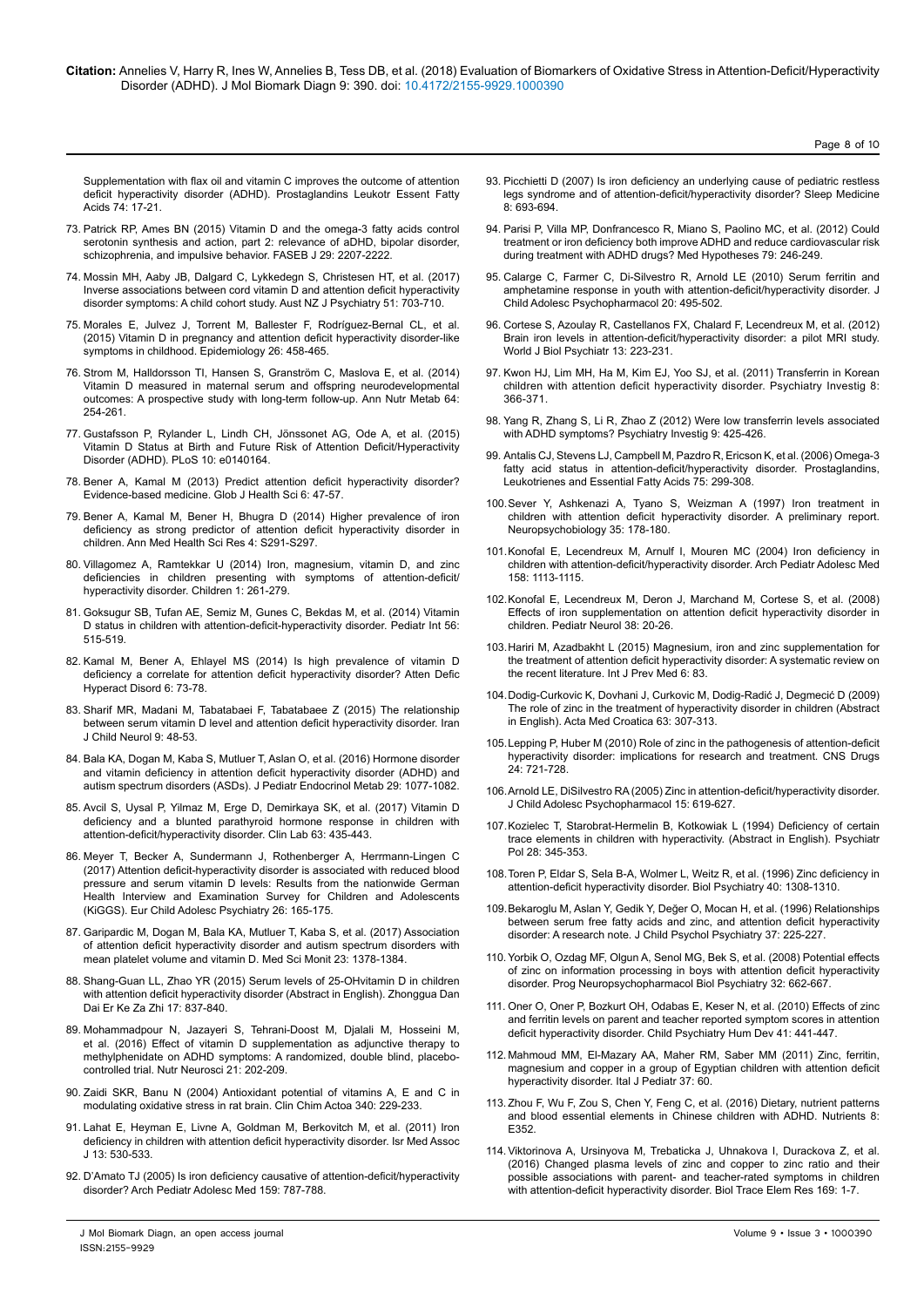- 115. [Tippairote T, Temvirianukul P, Benjapong W, Trachootham D \(2017\) Hair zinc](https://doi.org/10.1007/s12011-017-0978-2) [and severity of symptoms are increased with attention deficit and hyperactivity](https://doi.org/10.1007/s12011-017-0978-2) [disorder: A hair multi-element profile study. Biol Trace Elem Res 179: 185-194.](https://doi.org/10.1007/s12011-017-0978-2)
- 116.[Arnold LE, Bozzolo H, Hollway J, Cook A, Di-Silvestro RA, et al. \(2005\) Serum](https://doi.org/10.1089/cap.2005.15.628) [zinc correlates with parent- and teacher-rated inattention in children with](https://doi.org/10.1089/cap.2005.15.628) [attention-deficit/hyperactivity disorder. J Child Adolesc Psychopharmacol 15:](https://doi.org/10.1089/cap.2005.15.628) [628-636.](https://doi.org/10.1089/cap.2005.15.628)
- 117.[Arnold LE, Hurt E, Lofthouse N \(2013\) Attention-deficit/hyperactivity disorder:](https://doi.org/10.1016/j.chc.2013.03.001) [dietary and nutritional treatments. Child Adolesc Psychiatr Clin N Amer 22:](https://doi.org/10.1016/j.chc.2013.03.001) [381-402.](https://doi.org/10.1016/j.chc.2013.03.001)
- 118.Sun GX, Wang BH, Zhang YF (2015) Relationship between serum zinc levels and attention deficit hyperactivity disorder in children. (Abstract in English). Zhonggua Dang Dai Er Ke Za Zjo 17: 980-983.
- 119.[Akhondzadeh S, Mohammadi MR, Khademi M \(2004\) Zinc sulphate as an](https://doi.org/10.1186/1471-244X-4-9) [adjunct to methylphenidate for the treatment of attention deficit hyperactivity](https://doi.org/10.1186/1471-244X-4-9) [disorder in children: A double blind and randomized trial \(ISRCTN64132371\).](https://doi.org/10.1186/1471-244X-4-9) [BMC Psychiatry 4: 9.](https://doi.org/10.1186/1471-244X-4-9)
- 120.[Huss M, Völp A, Stauss-Grabo M \(2010\) Supplementation of polyunsaturated](https://doi.org/10.1186/1476-511X-9-105) [fatty acids, magnesium and zinc in children seeking medical advice for](https://doi.org/10.1186/1476-511X-9-105) [attention-deficit/hyperactivity problems-an observational cohort study. Lipids](https://doi.org/10.1186/1476-511X-9-105) [Health Dis 9: 105.](https://doi.org/10.1186/1476-511X-9-105)
- 121.[Zamora J, Velasquez A, Troncoso L, Barra P, Guajardo K, et al. \(2011\) Zinc](https://www.alanrevista.org/ediciones/2011/3/art-2/) [in the therapy of the attention-deficit/hyperactivity disorder in children. A](https://www.alanrevista.org/ediciones/2011/3/art-2/) [preliminary randomized controlled trial. \(Abstract in English\). Arch Latinoam](https://www.alanrevista.org/ediciones/2011/3/art-2/) [Nutr 61: 2422-2246.](https://www.alanrevista.org/ediciones/2011/3/art-2/)
- 122.[Arnold LE, Di-Silvestro RA, Bozzolo D, Bozzolo H, Crowl L, et al. \(2011\)](https://doi.org/10.1089/cap.2010.0073) [Zinc for attention-deficit/hyperactivity disorder: placebo-controlled double](https://doi.org/10.1089/cap.2010.0073)[blind pilot trial alone and combined with amphetamine. J Child Adolesc](https://doi.org/10.1089/cap.2010.0073) [Psychopharmacol 21: 1-19.](https://doi.org/10.1089/cap.2010.0073)
- 123.[Ghanizadeh A, Berk M \(2013\) Zinc for treating of children and adolescents](https://doi.org/10.1038/ejcn.2012.177) [with attention-deficit hyperactivity disorder: A systematic review of randomized](https://doi.org/10.1038/ejcn.2012.177) [controlled clinical trials. Eur J Clin Nutr 67: 122-124.](https://doi.org/10.1038/ejcn.2012.177)
- 124.[Salehi B, Mohammadbeigi A, Sheykholeslam H, Moshiri E, Dorreh F \(2016\)](https://doi.org/10.4103/2279-042X.176561) [Omega-3 and zinc supplementation as complementary therapies in children](https://doi.org/10.4103/2279-042X.176561) [with attention-deficit/hyperactivity disorder. J Res Pharm Pract 5: 22-26.](https://doi.org/10.4103/2279-042X.176561)
- 125.[Glasdam SM, Glasdam S, Peters GH \(2016\) The importance of magnesium in](https://doi.org/10.1016/bs.acc.2015.10.002) [the human body: a systematic literature review. Adv Clin Chem 73: 163-193.](https://doi.org/10.1016/bs.acc.2015.10.002)
- 126.[Irmisch G, Thome J, Reis O, Hässler F, Weirich S \(2011\). Modified magnesium](https://doi.org/10.3109/15622975.2011.600292) [and lipoproteins in children with attention deficit hyperactivity disorder \(ADHD\).](https://doi.org/10.3109/15622975.2011.600292) [World J Biol Psychiatry 12: S63-S65.](https://doi.org/10.3109/15622975.2011.600292)
- 127.[Kozielec T, Starobrat-Hermelin B \(1997\) Assessment of magnesium levels in](https://www.researchgate.net/publication/13862115_Assessment_of_magnesium_levels_in_children_with_attention_deficit_hyperactivity_disorder_ADHD) [children with attention deficit hyperactivity disorder \(ADHD\). Magnes Res 10:](https://www.researchgate.net/publication/13862115_Assessment_of_magnesium_levels_in_children_with_attention_deficit_hyperactivity_disorder_ADHD) [143-148.](https://www.researchgate.net/publication/13862115_Assessment_of_magnesium_levels_in_children_with_attention_deficit_hyperactivity_disorder_ADHD)
- 128.[Zachara BA \(2015\) Selenium and selenium-dependent antioxidants in chronic](https://doi.org/10.1016/bs.acc.2014.11.006) [liver disease. Adv Clin Chem 68: 131-151.](https://doi.org/10.1016/bs.acc.2014.11.006)
- 129.[Dura Trave T, Dieze Bayona V, Yoldi Petri ME, Albesa AS \(2014\) Dietary](https://doi.org/10.1016/j.anpedi.2013.05.013) [patterns in patients with attention deficit hyperactivity disorder. Ann Pediatr](https://doi.org/10.1016/j.anpedi.2013.05.013) [\(Barc\) 80: 206-213.](https://doi.org/10.1016/j.anpedi.2013.05.013)
- 130.[Ode A, Rylander L, Gustafsson P, Lundh T, Källén K, et al. \(2015\) Manganese](https://doi.org/10.1016/j.envres.2015.01.001) [and selenium concentration in umbilical cord serum and attention deficit](https://doi.org/10.1016/j.envres.2015.01.001) [hyperactivity disorder in childhood. Environ Res 137: 373-381.](https://doi.org/10.1016/j.envres.2015.01.001)
- 131.[De Oliveira EP, Burini RC \(2012\) High plasma uric acid concentration: causes](https://doi.org/10.1186/1758-5996-4-12) [and consequences. Diabetol Metab Syndr 4: 12.](https://doi.org/10.1186/1758-5996-4-12)
- 132.[Ohrui T, Yashuda M, Matsui H, Matsui T, Sasaki H \(2003\) Transient relief](https://doi.org/10.1620/tjem.199.193) [of asthma symptoms during jaundice: A possible beneficial role of bilirubin.](https://doi.org/10.1620/tjem.199.193) [Tokohu J Exp Med 199: 193-196.](https://doi.org/10.1620/tjem.199.193)
- 133.[Bulmer AC, Ried K, Blanchfield KH, Wagner](https://doi.org/10.1016/j.mrrev.2007.05.001) KH (2008) The anti-mutagenic [properties of bile pigments. Mutat Res 658: 28-41.](https://doi.org/10.1016/j.mrrev.2007.05.001)
- 134.[Wusthoff CJ, Loe IM \(2015\) Impact of bilirubin-induced neurologic dysfunction](https://doi.org/10.1016/j.siny.2014.12.003) [on neurodevelopmental outcomes. Semin Fetal Neonatal Med 20: 52-57.](https://doi.org/10.1016/j.siny.2014.12.003)
- 135.[Wei CC, Chang CH, Lin CL, Chang SN, Li TC, et al. \(2015\) Neonatal jaundice](https://doi.org/10.1111/jcpp.12303) [and increased risk of attention-deficit hyperactivity disorder: a population](https://doi.org/10.1111/jcpp.12303)[based cohort study. J Child Psychol Psyciatr 56: 460-467.](https://doi.org/10.1111/jcpp.12303)
- 136.[Hokkanen L, Launes J, Michelsson K \(2014\) Adult neurobehavioral outcome](https://dx.doi.org/10.7717/peerj.294)

[of hyperbilirubinemia in full term neonates – A 30 year prospective follow-up](https://dx.doi.org/10.7717/peerj.294)  [study. Peer J 2: e294.](https://dx.doi.org/10.7717/peerj.294)

Page 9 of 10

- 137.[Kuzniewicz M, Escobar, Newman TB \(2009\) No association between](https://doi.org/10.1542/peds.2008-2803)  [hyperbilirubinemia and attention-deficit disorder. Pediatrics 123: e367-368.](https://doi.org/10.1542/peds.2008-2803)
- 138.[Jangaard KA, Fell DB, Dodds L, Allen AC \(2008\) Outcomes in a population of](http://pediatrics.aappublications.org/content/122/1/119.full)  healthy term and near-term infants with serum bilirubin levels of ≥ 325 µmol/L [\(≥ 19 mg/dL\) who were born in Nova Scotia, Canada, between 1994 and 2000.](http://pediatrics.aappublications.org/content/122/1/119.full)  [Pediatrics 122: 119-124.](http://pediatrics.aappublications.org/content/122/1/119.full)
- 139.[Mackness B, Durrington PN, Mackness MI \(1998\) Human serum paraoxonase.](https://doi.org/10.1016/S0306-3623(98)00028-7)  [Gen Pharmacol 31: 329-336.](https://doi.org/10.1016/S0306-3623(98)00028-7)
- 140.[Sezen H, Kandemir H, Savik E, Basmacı Kandemir S, Kilicaslan F, et al.](https://doi.org/10.1080/13510002.2015.1116729)  [\(2016\) Increased oxidative stress in children with attention deficit hyperactivity](https://doi.org/10.1080/13510002.2015.1116729)  [disorder. Redox Rep 21: 248-253.](https://doi.org/10.1080/13510002.2015.1116729)
- 141.[Adham EK, Hassan AI, El-Mahdy AA \(2011\) Nutritional and metabolic](http://arnmsmb.com/old/rjmms/rjmms/2011/10-16.pdf)  [disturbances in attention deficit hyperactivity disease. Res J Med Med Sci 6:](http://arnmsmb.com/old/rjmms/rjmms/2011/10-16.pdf)  [10-16.](http://arnmsmb.com/old/rjmms/rjmms/2011/10-16.pdf)
- 142.[Russo AJ \(2010\) Decreased serum Cu/Zn SOD associated with high copper](https://doi.org/10.4137/JCNSD.S4553)  [in children with attention deficit hyperactivity disorder \(ADHD\). J Cent Nerv](https://doi.org/10.4137/JCNSD.S4553)  [Syst Dis 2: 9-14.](https://doi.org/10.4137/JCNSD.S4553)
- 143.[Hariri M, Djazayery A, Djalali M, Saedisomeolia A, Rahimi A, et al. \(2012\) Effect](https://www.semanticscholar.org/paper/Effect-of-n-3-Supplementation-in-Children-with-ADHD-Nutr/75afcc2af94e53cfa4059edc2b7d032750293760)  [of n-3 supplementation on hyperactivity, oxidative stress and inflammatory](https://www.semanticscholar.org/paper/Effect-of-n-3-Supplementation-in-Children-with-ADHD-Nutr/75afcc2af94e53cfa4059edc2b7d032750293760)  [mediators in children with attention-deficit-hyperactivity disorder. Malay J Nutr](https://www.semanticscholar.org/paper/Effect-of-n-3-Supplementation-in-Children-with-ADHD-Nutr/75afcc2af94e53cfa4059edc2b7d032750293760)  [18: 329-335.](https://www.semanticscholar.org/paper/Effect-of-n-3-Supplementation-in-Children-with-ADHD-Nutr/75afcc2af94e53cfa4059edc2b7d032750293760)
- 144.[Lee JY, Hwang IW, Lim MH, Kwon HJ, Jin HJ \(2016\) Association of glutathione](https://doi.org/10.1016/j.gene.2016.04.010)  S-transferases M1, [T1 an P1 gene polymorphisms with attention deficit and](https://doi.org/10.1016/j.gene.2016.04.010)  [hyperactivity disorder in Korean children. Gene 586: 228-233.](https://doi.org/10.1016/j.gene.2016.04.010)
- 145.[Ghanizadeh A, Namazi MR, Davami MH \(2010\) G6PD deficiency as a](https://doi.org/10.1016/j.arcmed.2010.07.002)  [predisposing factor for attention deficit/hyperactivity disorder: a hypothesis.](https://doi.org/10.1016/j.arcmed.2010.07.002)  [Arch Med Res 41: 391.](https://doi.org/10.1016/j.arcmed.2010.07.002)
- 146.[Ruchi K, Kumar A, Sunil G, Bashir A, Prabhat S \(2011\) Antioxidant activity in](http://iiumedic.net/imjm/v1/download/Volume 10 No 1/IMJMVol10No1_pg31-35.pdf)  children with ADHD – a comparison in untreated and treated subjects with [normal children. Int Med J Malaysia 10: 31-35.](http://iiumedic.net/imjm/v1/download/Volume 10 No 1/IMJMVol10No1_pg31-35.pdf)
- 147.[Sung CC, Hsu YC, Chen CC, Lin YF, Wu CC \(2013\) Oxidative stress and](http://dx.doi;org/10.1155/2013/301982)  [nucleic acid oxidation in patients with chronic kidney disease. Oxid Med Cell](http://dx.doi;org/10.1155/2013/301982)  [Longev 2013: 301982.](http://dx.doi;org/10.1155/2013/301982)
- 148.[Uchida K, Kanematsu M, Sakai K, Matsuda T, Hattori N, et al. \(1998\) Protein](https://doi.org/10.1073/pnas.95.9.4882)[bound acrolein: potential markers of oxidative stress. Proceedings of the](https://doi.org/10.1073/pnas.95.9.4882)  [National Academy of Sciences USA 95: 4882-4887.](https://doi.org/10.1073/pnas.95.9.4882)
- 149.[Uchida K \(1999\) Current status of acrolein as a lipid peroxidation product.](https://doi.org/10.1016/S1050-1738(99)00016-X)  [Trends in Cardiovasc Med 9: 109-113.](https://doi.org/10.1016/S1050-1738(99)00016-X)
- 150.[Kawatani M, Tsukahara H, Mayumi M \(2011\) Evaluation of oxidative stress](https://doi.org/10.1179/174329211X12968219310873)  [status in children with pervasive developmental disorder and attention deficit](https://doi.org/10.1179/174329211X12968219310873)  [hyperactivity disorder using urinary-specific biomarkers. Redox Rep 16: 45-46.](https://doi.org/10.1179/174329211X12968219310873)
- 151.[Ross M, McKenzie I, Glen I, Bennett CP \(2003\) Increased levels of ethane,](https://doi.org/10.1080/10284150310001612203)  [a non-invasive marker of n-3 fatty acid oxidation, in breath of children with](https://doi.org/10.1080/10284150310001612203)  [attention deficit hyperactivity disorder. Nutr Neurosci 6: 277-281.](https://doi.org/10.1080/10284150310001612203)
- 152.[Andreazza AC, Kapczinski F, Kauer-Sant Anna M, Walz JC, Bond DJ, et al.](http://jpn.ca/vol34-issue4/34-4-263/)  [\(2009\) 3-Nitrotyrosine and glutathione antioxidant system in patients in the](http://jpn.ca/vol34-issue4/34-4-263/)  [early and late stages of bipolar disorder. J Psychiatr Neurosci 34: 263-271.](http://jpn.ca/vol34-issue4/34-4-263/)
- 153.[Hermans N, Cos P, Maes L, De Bruyne T, Vanden Berghe D, et al. \(2007\)](https://doi.org/10.2174/092986707779941005)  [Challenges and pitfalls in antioxidant research. Current Med Chem 14:](https://doi.org/10.2174/092986707779941005)  [417-430.](https://doi.org/10.2174/092986707779941005)
- 154.[Wasowics W, Neve J, Peretz A \(1993\) Optimized steps in fluorometric](http://clinchem.aaccjnls.org/content/39/12/2522.long)  [determination of thiobarbituric acid reactive substances in serum: Importance](http://clinchem.aaccjnls.org/content/39/12/2522.long)  [of extraction pH and influence of sample preservation and storage. Clin Chem](http://clinchem.aaccjnls.org/content/39/12/2522.long)  [39: 2522-2526.](http://clinchem.aaccjnls.org/content/39/12/2522.long)
- 155.[Calyniuk B, Grochowska-Niedworok E, Walkiewicz K, Kawecka S, Popiołek E,](http://annales.sum.edu.pl/index.php?option=com_content&view=article&id=506:32-2016&catid=53&Itemid=270&lang=pl)  [et al. \(2016\) Malondialdehyde \(MDA\)-product of lipid peroxidation as marker](http://annales.sum.edu.pl/index.php?option=com_content&view=article&id=506:32-2016&catid=53&Itemid=270&lang=pl)  [of homeostasis disorders and aging. Ann Acad Med Silesiensis 70: 224-226.](http://annales.sum.edu.pl/index.php?option=com_content&view=article&id=506:32-2016&catid=53&Itemid=270&lang=pl)
- 156.[Dalle-Donne I, Rossi R, Colombo R, Giustarini D, Milzani A \(2006\) Biomarkers](https://doi.org/10.1373/clinchem.2005.061408)  [of oxidative damage in human disease. Clin Chem 52: 601-623.](https://doi.org/10.1373/clinchem.2005.061408)
- 157.[Schaur RJ, Siems W, Bresgen N, Eckl PM \(2015\) 4-Hydroxy-nonenal-A](https://doi.org/10.3390/biom5042247)  [bioactive lipid peroxidation product. Biomolecules 5: 2247-2337.](https://doi.org/10.3390/biom5042247)